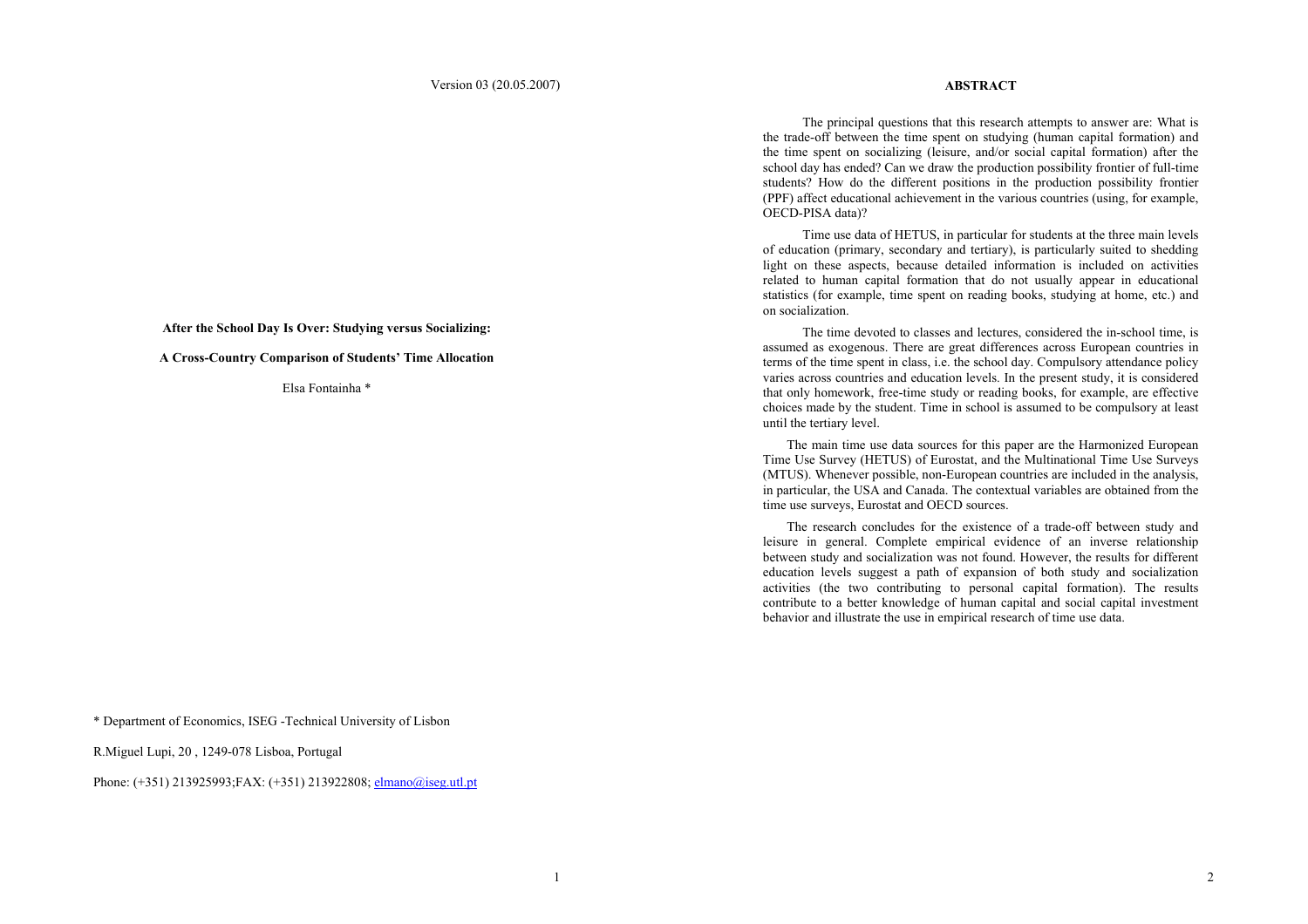### **1. Introduction**

Students' time allocation draws attention from economists, education sociologists and social psychologists, among others. The economic perspective emphasizes in the student behavior models the utility of the student, which depends on the study effort, the skills or human capital and the future wage rate. The study effort includes time spent on study-related activities (e.g. classes, homework), which could be interpreted as having a cost in terms of foregone leisure or potential wages.

The literature on individual educational achievement identifies the factors contributing to the various educational outcomes. These include, for example: study time or effort, motivation, peer effects, school or teaching quality and background factors such as the parents' educational level.

Education policies, such as the construction of the European Higher Education Area (EHEA), have set the facilitation of students' mobility and international curriculum development as goals. They stress the important role played by the European Credit Transfer System (ECTS). The ECTS introduced in 1989, is based on parameters such as student workload (time required for learning activities, consisting of attending lectures, independent and private study, preparation of projects and examinations, and so on), learning outcomes and contact hours (EU, 2007).

However, the theoretical and political importance of students' time allocation, illustrated in the three approaches referred to above, has not been followed up by largescale, comprehensive surveys which could be comparable across time and countries.<sup>2</sup> Most of the studies, which will be briefly surveyed in section 2 of this paper, analyze small samples or specific student time-allocation categories, for example, time spent in libraries.

Time use surveys, based on diaries such as Harmonized European Time Use Surveys (HETUS), which follow the Eurostat Guidelines (Eurostat, 2000), allow crosscountry comparisons of students' time allocation. The American Time Use Survey (ATUS) initiated in 2004 and based on a 'yesterday activity report', also includes

 The intensity of the study activity and its impact on study efficiency is usually ignored. Kelly (1975) pioneered the empirical research on study intensity. Later, Schmidt (1983) conducted research into this aspect.

information on students aged over 15. Both data sources will be used in the present research, as well as the OECD Programme for International Student Assessment -PISA data from OECD (2003).

Students could be analyzed as consumers who choose options (or whose options are chosen by their parents or educational tutors) between alternative uses of a scarce resource, the twenty-four hours in a day. Examples might include choosing between studying for a Principles of Economics examination or an English examination, between attending a class or going to the gym or to a party.

Students could also be analyzed as 'producers' of different 'industries', study being an input for the industry of learning. With regard to going to the gym or to a party, are these inputs for the 'industry of pleasure'? The answer is not definitive. If gymnastics contributes to better health, such activity 'produces' human capital, according to the original concepts and posterior developments.<sup>4</sup> If physical exercise contributes to the improvement of one's 'looks' or to the increase of one's 'beauty', the same occurs. Going to a party could be considered as a strictly leisurely activity, or, in a broad sense as s contribution to the building of social capital.

The socializing activity, the inter-relations or non-monetary interactions and the social networks are included, among others, in the models explaining labor markets, migration fluxes or spatial organization. Student behavior is also considered to be strongly influenced by peer behavior. The student utility model proposed recently by Kooreman (2007), using time use data, includes as an explanatory variable 'student identity', which summarizes individual preferences, i.e., preferences by 'student categories' ('nerds' and other types).

The present paper considers the existence of a trade-off between learning and socializing represented by the production possibility frontier (PPF) of the student.<sup>6</sup> Additionally, it is assumed that the student's PPF could also illustrate respectively, human capital building and social capital building, restricted to time availability. Each student combines both types of capital building for attaining the best mix in the present and a better personal total capital, which will translate into a higher wage and job characteristics in the future.

An exercise to construct time series for the schooling time in the USA was recently carried out by Ramsey and Francis (2007). Additionally, see Goldin and Katz's (1998) study into the human and social capital in the USA from an historical perspective.

 $3$  One example of the detailed allocation of time of students in a library is presented in Grimes (2000).

The human capital concept was developed in the seminal works of Shultz (1961) and Becker (1962) and developed later by Becker (1965, 1975) and Ben-Porath (1967).

For the study of the effects of beauty on earnings, see Hamermesh and Biddle (1994).

 $6$  The PPF is interpreted as in Hamermesh (2004).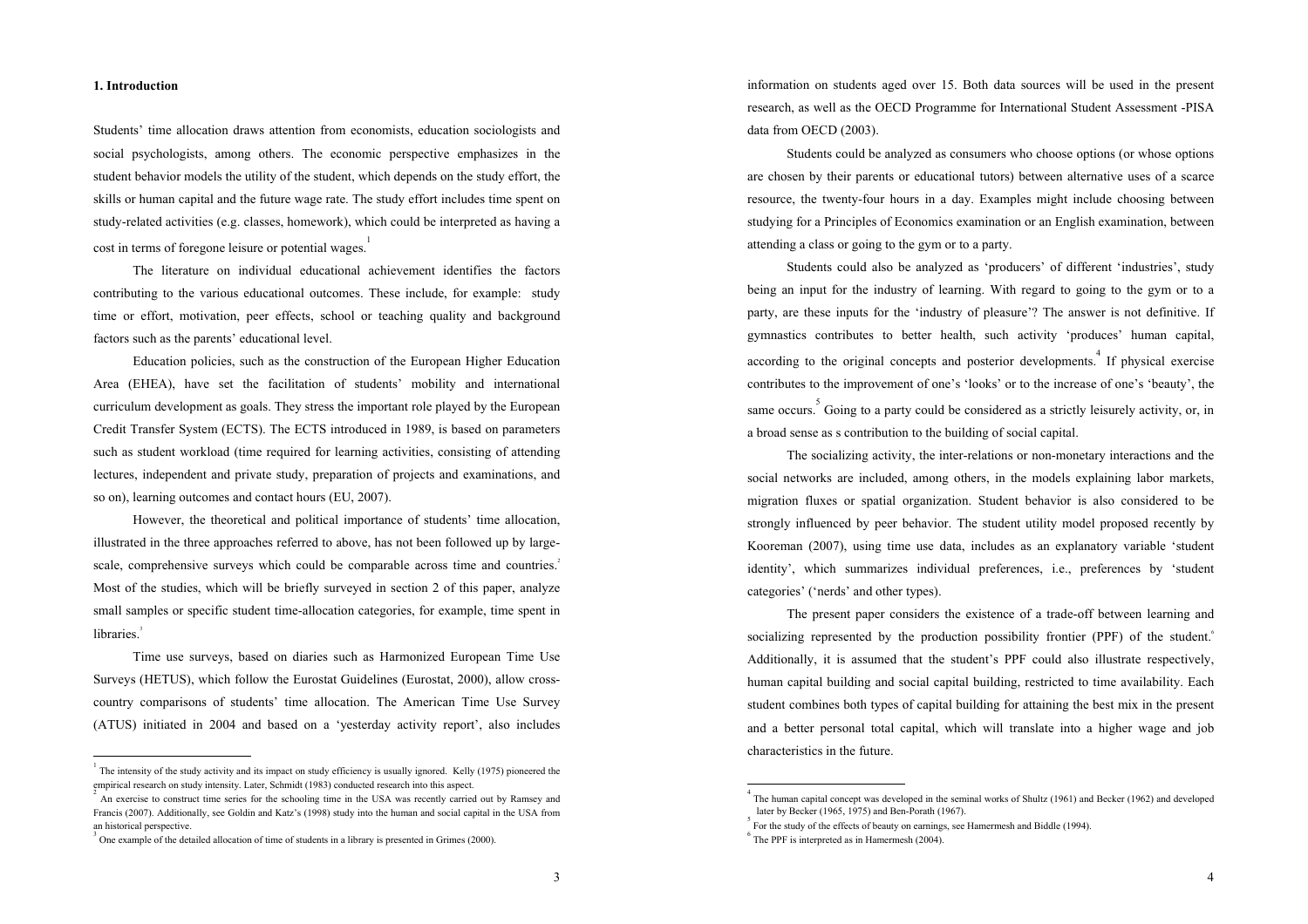The principal questions that the present research seeks to answer are: what is the trade-off between the time spent on studying and the time spent on socializing? How is that trade-off managed after the school day has ended?

From the above questions arises another: can the student's production possibility frontier (PPF) be drawn on the basis of data of time use surveys? The author illustrates and discusses this question in this paper. Indeed, the following emerging facts have served to stimulate the present research:

a) The countries with the highest rates of economic success are not those in which the students spend more time in class or in school-related activities. Also, the study time productivity seems to differ from country to country, and this productivity is not exclusively related to the material and financial resources allocated;

b) When the students evaluate their own success in learning, they place a greater emphasis on the personal results achieved than on their educational performance;

c) The importance of non-formal and informal learning and of inter-personal relations in formal learning and in the construction of human capital is in evidence in research results and in some educational policies, but poorly reflected upon in theoretical studies;

d) The new information and communications technologies (ICT) have dramatically changed the way in which students and teachers interact, i.e., the availability of university services (some with 24/7 availability), study time (in and after class), socialization (time and mode), as well as the combinations between leisure time and learning time.

The paper proceeds as follows. In the next section, the economics literature and empirical results concerning students' time allocation is presented. In section 3, the databases and empirical strategies are described. In section 4, the results for several European countries are displayed and discussed. Finally, section 5 brings the paper to a conclusion, identifying some limitations and shortcomings of this ongoing research, including questions which remain to be more completely answered, and indicating future avenues of research.

**2. Student Behavior and Time Use** 

The economic theories applied to study time can be grouped as follows:

First, student time allocation is an input to the creation of human capital and therefore, from a microeconomic perspective, as a means for insuring a higher income in the future. In this case, the approach is conducted: i) from the parents' perspective (e.g. parental time of care and teaching) – generally for those children up to around primary level of education; ii) from the individual student's perspective – generally for students attending higher education or secondary school.

Second, time of study and training is also investigated as a national economic growth factor and several ways were found for its measurement, for example by monetary measures as education expenditure, or physical measures as student/teacher ratio.<sup>7</sup>

Third, time study is one of the factors explaining general education outcomes or results in a specific course. There are many analysis applied to small or specific samples seeking to identify the determinants of student's outcomes. Not only the time spent in class, but also the effect of attendance is studied. Stanca (2006), using panel data, found a weak association between performance and attendance. The student outcomes are evaluated by the student herself/himself, or by standardized tests.<sup>8</sup>

All three approaches take into consideration additional factors such as the quantity and quality of educational and training supply, cultural aspects, the family background and specific individual characteristics. The present study focuses on the first category of studies mentioned above.

In order to bring into the equation the aspects reflected in facts a) to d) previously referred, there has been an effort to develop models dealing with student behavior that include non-economic phenomena. The contributions from the advances in social psychology, pedagogy and the sociology of education are considered in recent models, but they are considered still 'an open question' (Kooreman, 2007).

One of the problems with the empirical testing of these models is the absence of individual and detailed information on the various activities contributing to the learning process, as well as on individual and family characteristics. Time use data allows us to mitigate this absence, but only partially, as this investigation will attempt to illustrate.

Since the pioneer works of Griliches (1964) a large literature has been developed on this aspect. For a recent approach, see Mulligan Sala-i-Martin (1997) and Wossmann (2003), who summarizes the measures of human capital in growth accounting.

For example, in the USA and for students of economics, the TUCE is frequently used to study the educational results of student of economics. Dolton, Marcenaro and Navarro (2003) combined time use data with student results for a sample of students at a Spanish university and computed the stochastic frontier production function.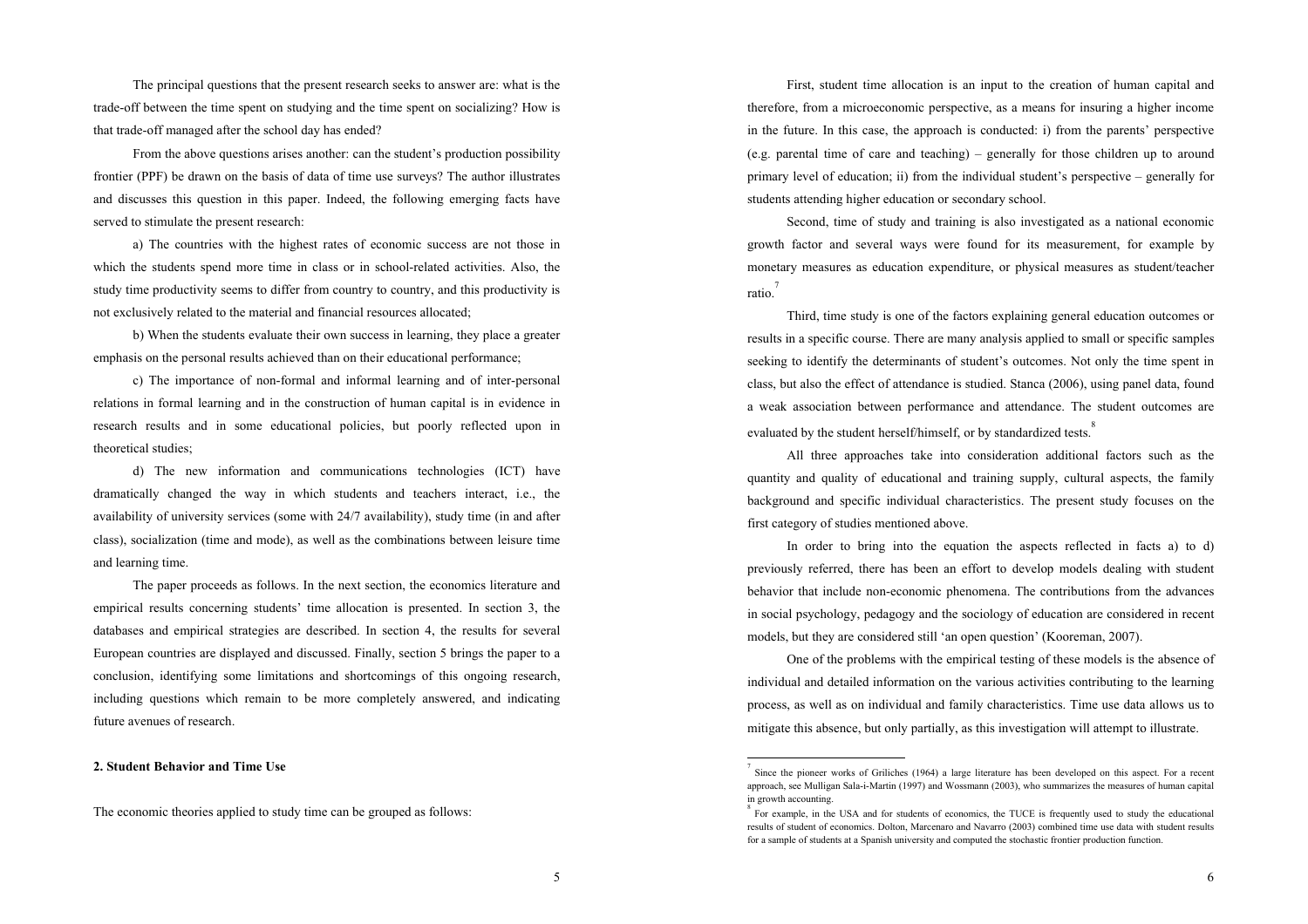Based on the concepts of human capital and social capital, we will try to explain how its formation is combined, using the student as the unit of observation. The human capital concept and theories are particularly suited for the analysis of this paper's main research question.

The theories of human capital that appeared in the 1960s as part of a theoretical body, but in fact containing certain principles expressed by Adam Smith, by analogy to physical capital, considered that similarly to the latter, human capital is formed on the basis of investments of a particular nature. Studying, taking care of one's health and following a balanced diet are all ways of increasing the individual human capital. Various inputs can be associated with the production of this capital, such as learning or physical exercise, and the time spent on those activities. Human capital theory has macroeconomic and microeconomic perspectives.

From a macroeconomic perspective, the concept of human capital has contributed to a better explanation of the levels of productivity and the product growth of countries and regions. The immense empirical literature on the subject has sought to overcome the difficulties in measuring the factors that contribute to the creation of human capital, as well as the measurement of human capital itself. Classroom time has only been adopted in few empirical studies as an input measure for human capital creation. As has been highlighted by certain authors, this is due to the scarcity and lack of quality of data on effective study time. This explains why classroom time i.e. compulsory school attendance has mostly been considered. The information yielded by time use surveys on studying outside-of-classroom time is therefore an invaluable complementary source of data.

The work of Jorgensen and Fraumeni (1989), which evaluates human capital in various countries, constitutes a reference in the domain and illustrates the problems of measuring human capital at aggregated level. Formal schooling activities are generally considered as proxies in the measurement. However, these measurements have not been without criticism, one of the most common being with regard to the enrolment rate. Krueger and Lindahl (2001) discuss the perfecting human capital measurement.

From the microeconomic perspective, the production function of the student as producer of human capital and utility-maximizing agent has also been the focus of several authors' interest, inspiring a number of theoretical and empirical studies. Following the original models of Becker (1962, 1975) and Mincer (1970), other researchers, recognizing the complex behavior involved in the creation of human

capital, added further explanatory variables, such as identity and peer effects, among others (Akerlof and Kranton, 2002). Moreover, in this domain, time use data reveal an important resource for the purposes of empirical research, which had previously been omitted in relation to several way of building the human capital of the *same* individual. Most of the studies focused in only one aspect, as schooling. More specifically, we know the amount of time invested in building several facets of human capital (e.g. health, learning, care). However, time use data do note include in general information about the immediate results of human capital investment, for example, the grades obtained in school tests.<sup>9</sup>

The student (at different education levels) as an economic agent has generated an interesting debate in the economics literature. The present paper does not aspire to encapsulate all of the literature, yet it outlines some of its most essential ideas:

Firstly, the student is not the only consumer of education; often, the costs of her/him education are not borne by the student her/himself.

Secondly, the student's behavior, in particular that of a teenage student, is influenced by the behavior of her/him peers and family – and so are her/him economic decisions. The importance of the group to which she/he belongs or wishes to belong is therefore relevant in her/him decision making.

Finally, at what age is the border of economic rationality crossed, i.e., at what age does an individual begin to make informed decisions based mainly on economic factors? The economic theory leaves this question largely unanswered.

Additionally, there are also specificities of the domain in which the student lives and acts: education. Education is also a complex research matter because it could be considered as a joint-production, producing utility and potential income gains (Lazear, 2001).

How do students spend their time and why? What is the rationale of student behavior in the context of human and social capital formation? This study aims to answer these questions considering the previous debates and results.

<sup>&</sup>lt;sup>9</sup> In relation to future outcomes, to be reflected in future earning levels, clearly these cannot be known by the student. They can only be forecast.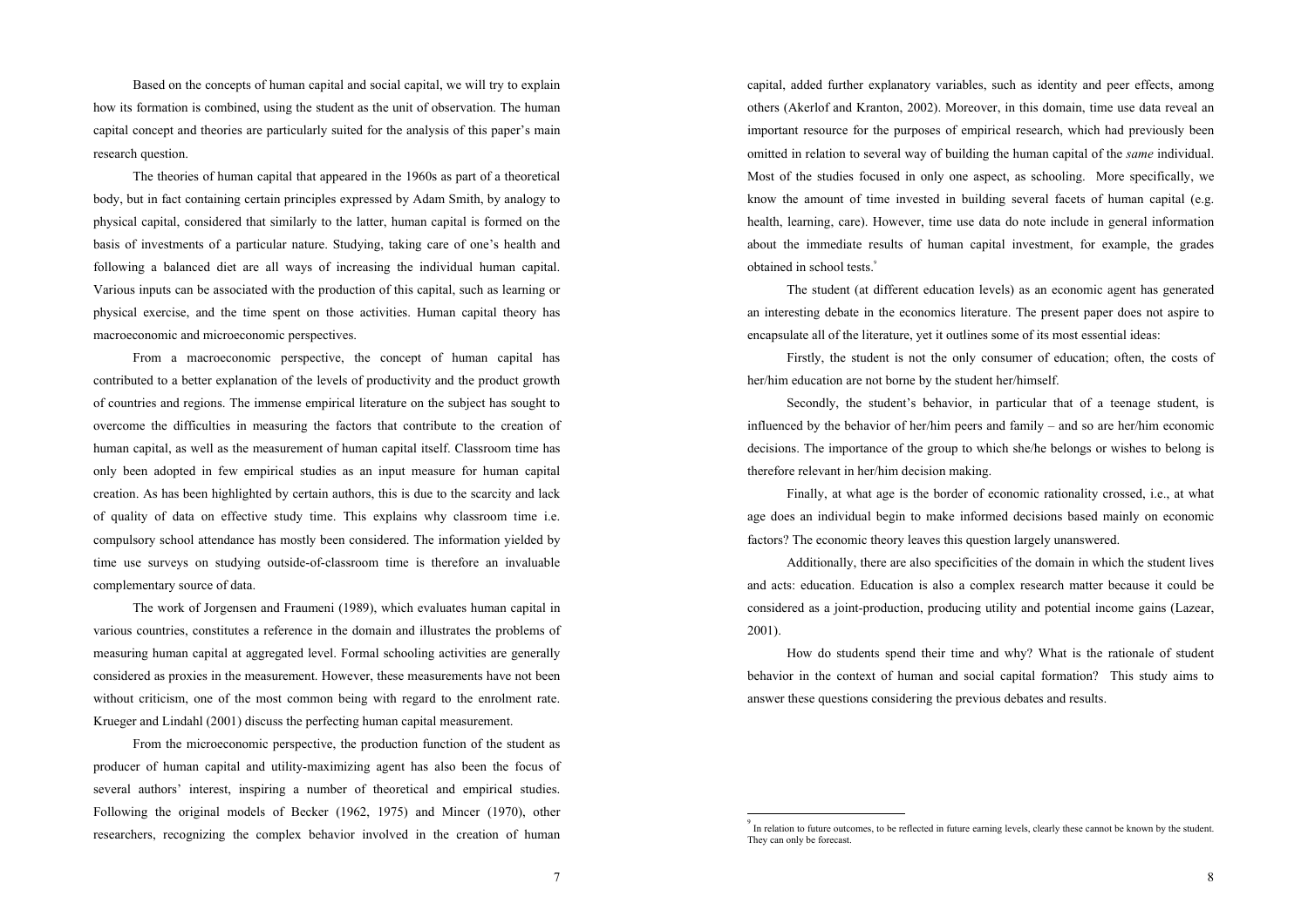### **3. Data Sources and Empirical Strategy**

In order to analyze the eventual trade-offs between study time and leisure time, and the trade-off between studying and socialization by country and academic level, three databases will be used, the contents of which are discussed individually and in more detail in *Appendix 3*.

### **3.1. Data Bases**

Three main databases were used: Harmonized European Time Use Surveys (HETUS) from Eurostat, OECD Programme for International Student Assessment (PISA) and Multinational Time Use Surveys (MTUS).

#### *Harmonized European Time Use Surveys (HETUS)*

One of the advantages of using this data on student time allocation is that it is obtained at 3 educational levels, in accordance with the international classification<sup>10</sup> ISCED 1-2 (primary), ISCED 3-4 (secondary and tertiary) and ISCED 5+ (university education and equivalent). The other advantage is the access to information on several study activities (attending classes, doing homework, studying autonomously) and to those activities which contribute indirectly to the formation of human capital (such as reading books and magazines)<sup>11</sup>. The main disadvantage is that the data is tabulated data, with only observations (12 per country, male, female and total for all students and 3 levels of education). This prevents the construction of a time allocation model. Moreover, and despite the adoption of EUROSTAT's General Guidelines (EC, 2000), the concept /definition of 'student' adopted in the time use surveys was not the same for all European countries. (*Table 1A, Appendix 1*).

### *OECD Programme for International Student Assessment (PISA)*

The PISA Programme conducted in 2000, 2003 and 2006 focused on secondary level education 15-16 year-old students and the specific learning areas of mathematics,

reading and problem solving. The information gathered by surveyed schools and students in more than 50 countries includes, for instance, the amount of time spent by students in study activities.

Since the objective of this programme is to map and explain the level of results achieved in specific domains of study, student time is one of the many variables considered (along with, but not limited to, family material, cultural background and the student's attitude towards learning, study subjects and school).

The advantage of this database is the existence of individual student data; 127,388 students were surveyed in the year 2000 and  $276,165$  in  $2003$ .<sup>12</sup> The questionnaire distributed to the students (there are also specific questionnaires used with the schools that will not be considered in the present study) was different for each year.

The results presented in this paper are relative to the 2003 questionnaire (PISA, 2003). The information gathered includes time spent in an average week on study activities in general and on mathematics courses in particular (free study, tutored study, in-class study), average duration of classes, as well as student absenteeism and lateness.

This information was used to assess the quality of the information made available in relation to the other two sources concerning class time and study time, as well as class duration (i.e., mandatory school attendance). However, the database presents a disadvantage, in that no information on other time uses was gathered, including the non-study activity patterns. It is thus impossible to base the FPP on this data. PISA is mostly concerned with the information on parents and material study conditions; it ignores factors such as the activities that compete with study (e.g. video gaming or socializing).

### *Multinational Time Use Surveys (MTUS)*

The advantage of MTUS is that we gain insights into approximately forty activities carried out by students in several countries in different years.<sup>13</sup> The educational levels can be identified, although they are not entirely comparable to the UNESCO ISCED classification (*Table 2-Ai, Appendix 1*). The main disadvantage of this database is that the student output indicators or student results indicators are entirely unknown. The 'production possibilities frontier' of students for each country and academic level

UNESCO (1997).

<sup>&</sup>lt;sup>11</sup> Fahar (2005) studied the demand for informal education of adults, based on German time use data and concludes that taste, as well as income, affects demand for informal education.

 $12$ <sup>12</sup> The PISA micro-database for the year 2006 had not yet been made available in April 2007.

<sup>&</sup>lt;sup>13</sup> The present paper only analyses a sub sample of all countries. The countries considered are listed on *Appendix 1*.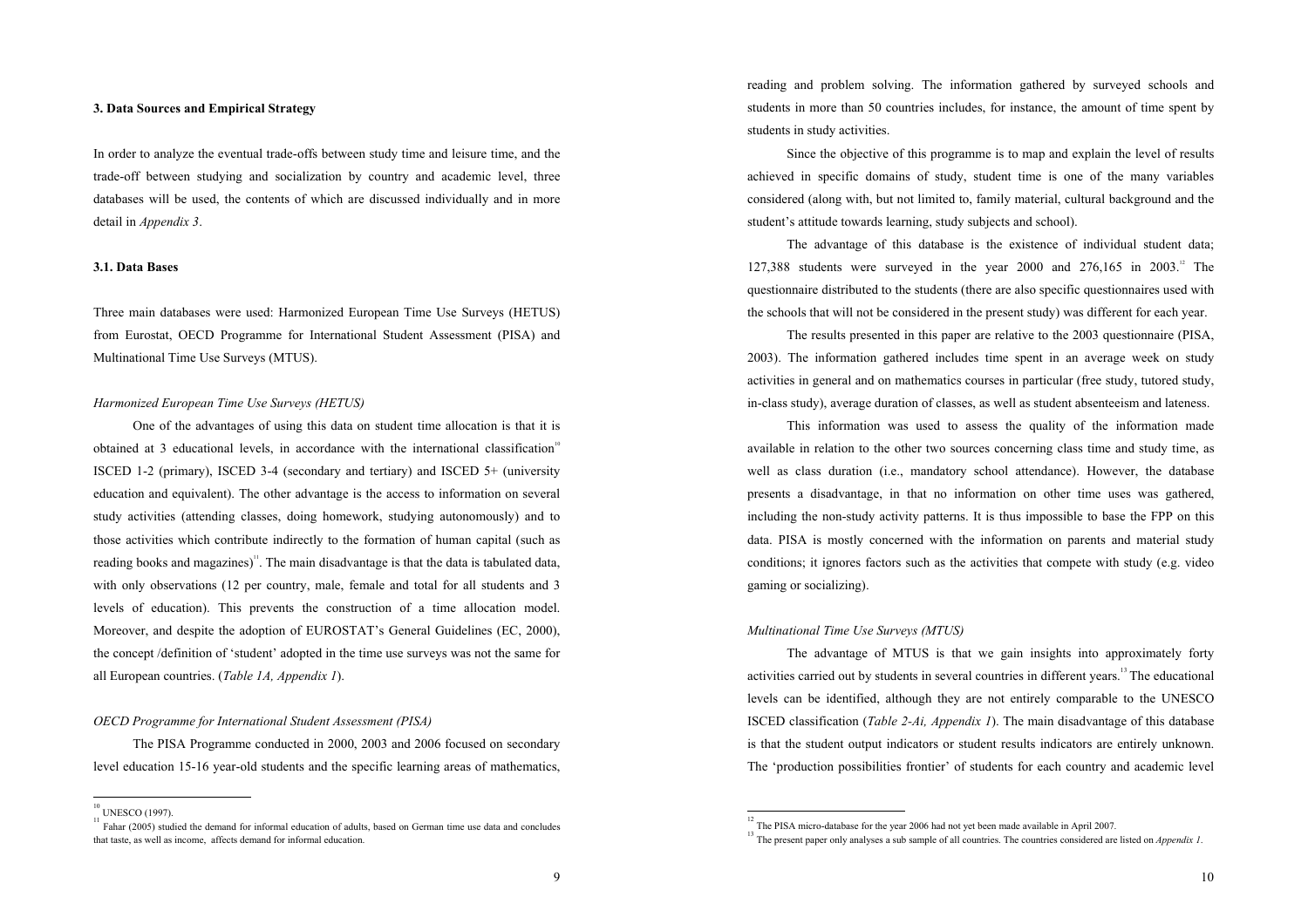was based on the aggregation of the different activities of socializing and the nonmandatory time of study.

#### **3.2. Empirical Strategy**

The empirical approach to the relationship between student time allocation in study activities and all the other market and non-market activities is analyzed in two stages in the present paper.

First, based on aggregated data for eight European countries, by gender and for each education level, the relationships between study and leisure in general and socialization are characterized and compared. The study time is decomposed in two main components: the 'mandatory' or contracted study time (the time spent in classes and lectures) and all the other study time. The four categories proposed by Aas (1977) are adopted here: 1) 'contracted time' depending of the agreement of study, corresponds to the mandatory time of studies; 2) 'committed time' related with domestic work and here including homework from school; 3) 'necessary time', the time required to maintain one's self (sleeping, eating); 4) 'free time' is the time which remain from the total 1440 minutes day, after deducting the time spent on the first three categories.

Several measures of weight of the activities are computed, stressing the aspects related with actual free time, i.e. the time which is really available when decisions on its allocation are made by students.<sup>14</sup>

In the second stage, the research goes deeper in the empirical analysis of the learning-socialization relation and the mix of mandatory and non-mandatory time of schooling, using individual micro data on time allocation from MTUS and PISA sources. The research stresses the necessity of an accurate knowledge of the real time budget restriction, in other words the actual free time, which is the effective available resource to be allocated through economic choices. It explores and tests different specifications of student behavior in relation to time allocation. In addition, and related with educational results, time spent in education (including formal, informal and nonformal education) and socialization (with family, peers or others) are also tested as explanatory variables of students' achievements and outcomes, introducing some innovative elements in the more common student results determinants.

The analysis of the student characteristics of time use and student behavior is based, among other sources in a subsample extracted from all the individual observations from nine countries time use studies. That subsample is composed by full students who do not participate in the labor market and corresponds to a day of school. The methodology of construction of the sub sample is explained in detail on *Appendix 2.* 

The descriptive analysis of the data shows that the free time available to the students is occupied fundamentally in leisure pursuits. This finding contrast with the result obtained for workers in which the time at work represents substantial amount of the total time available, or the housewives in whom the time spent in domestic tasks has a significant weight on total time available.

To achieve a more detailed analysis of the data in relation to study time and leisure time, and particularly socializing time, the quartiles for each country were calculated and each student was attributed to the category of the quartile in which he/she was located (increasing from 1 to 4). The median and the forms in which the times were distributed were also calculated.

The probability of belonging to the highest scale of independent study time, will be evaluated through a Probit model. It is be recalled that two categories of study time are taken into consideration: studying at school (classes) and independent study, outside the classroom.

With the aim of including in the function of the student time allocation the variable, 'Identity', i.e., belonging to, or identifying with, a determined group<sup>15</sup>, three student typologies were constructed, according to their time distribution, which is felt to reflect the respective life style. To the best of our knowledge, this typology construction has not previously been made in studies of this type. However, it is inspired by studies conducted with small samples, in which the respondent is asked directly to which group he/she belongs. In the present study, the group is identified according to life styles, or rather, the forms of time occupation/allocation.

The categories were created by taking in account the proportion of time spent on study and that spent on leisure, paying particular attention to socializing time, one of the components of leisure time. Each of these categories was associated with an individual human and social capital formation pattern strategy.

<sup>&</sup>lt;sup>14</sup> The classification proposed by Aas (1977)

<sup>&</sup>lt;sup>15</sup> This is an aspect on which social psychology places great importance and which Akerlof and Kraton (2002) introduced into the utility functions of the student.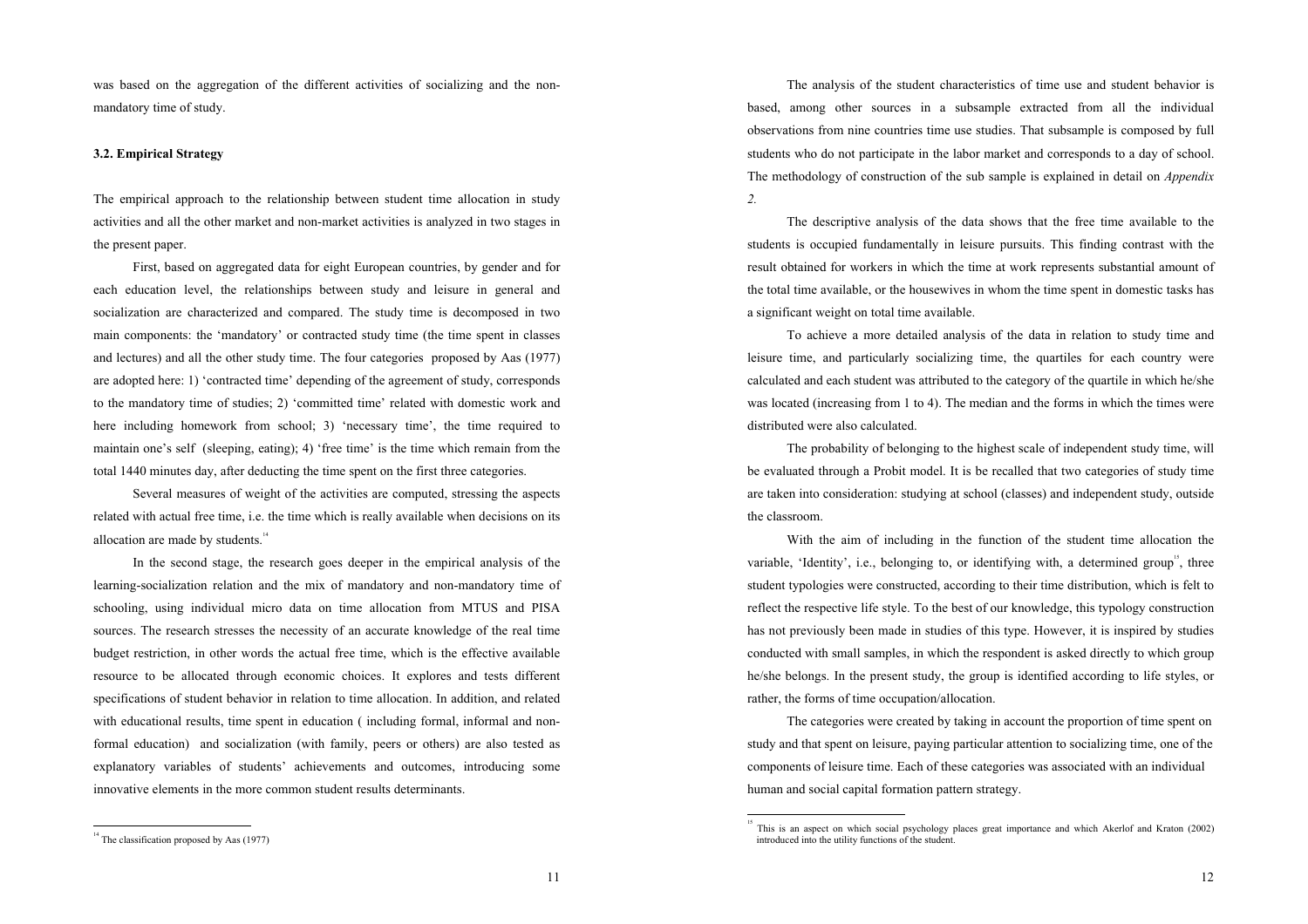Three groups were created: 1) 'studious & sociable'*,* composed of those students with time allocations above the median for both study time and socializing time); 2)'non-studious & non-sociable', comprising those students with time allocations below the median for both study time and socializing time; 3) made up of students not included in either of the two groups above. The identification in one of these groups was assigned to each individual in the dummy variable  $I_i$  (identification of the individual *i*. One of the premises on which this analysis is based assumes that the human capital investment patterns should differ among those who are destined to have different occupational futures. Lazear (2004). Inconsequence, each student follows a particular investment profile, for example mixing study and socialization in a manner which optimizes the individual future goals.

Various specifications of the student behavioral model were estimated, with and without the inclusion of the identity.

# **4. Results and Discussion16**

When all students and average country data are considered, an inverse relation between time allocated to study and time allocated to leisure exists. The countries in which time allocated to study is high also present low values of average leisure time: France Belgium and Hungary 17 . This is particularly the case for male students. (*Figures 1g and 1h*). However, this inverse relation is not evident when a more detailed observation by education level is made (*Figures 1a to Figure 1f*).

The differences between females and males considering country average in all the three levels of education (primary, secondary and tertiary)<sup>18</sup> are clear. On average, girls and women spend more time studying than boys and men and spend less time on leisure activities. This is true for most of the countries represented and at the three educational levels. This differential converges with the results obtained for the secondary students, adolescents of 15-16 years old using PISA data (OECD, 2003).

The fact that the findings present gender divergences is not unexpected, since they confirm those obtained in previous research, where girls score, on average, are

16

higher than boys scores. However, while females achieve academic outcomes that are equal to, or better than male students and also better college access and higher persistence, they are under-represented in the scientific and technical fields.<sup>19</sup> The differences in the results for males and females, in addition to the gender differences found in the patterns of time allocation (as discussed in the previous point), are relatively well documented in numerous works. However, explanations for these findings from an economic perspective are less common. Nevertheless, among the reasons put forward is that males and females differ in respect of their career aspirations, as do the respective opportunity costs.

At the tertiary level of education, the relative patterns for men and women show sharper differences when compared with the results for the previous two levels of education. *Figure 1f*, compared with *Figure 1e* suggests that for women, there is a negative relation between leisure and study times which is non-existent in the case of men. This could be explained by a gender difference in time opportunity costs. <sup>20</sup>The labor market participation at this level is higher for men than for women, even when the total work time (market *and* non-market) is considered. Possibly, this happens because the study - leisure trade-off changes to a study – work trade-off as students became older, in particular for men (*Figures 2a to 2b*).

The average time spent on total study decreases from secondary education to the tertiary level, with few exceptions. Parallel with this change, there is a decrease also in total leisure time, as the NE-SW orientation in the last arrow of the line on *Figure 3a* through *Figure 3h* for the majority of the countries illustrated. This is, to a certain extent, unexpected $2<sup>1</sup>$  because higher education is considered to be more demanding in terms of study effort required and study duration. One possible explanation for these results is that at this level of education, the older students have many other study-related activities (directly or indirectly), which are not declared in the diaries (or questionnaires) as study activity. However, it must be pointed out that when a similar analysis is carried out in relative terms, considering the percentage of time spent on study in relation to total free time, the sequence reverses. In fact, the tertiary students,

19

 <sup>(</sup>incomplete) 17

The results for these 3 countries could be biased due to the fact that students are defined by 'main activity status'. The definitions in the other 5 countries do not coincide. See *Table 1-A1, Appendix 1* of this paper.

<sup>18</sup>*Table 2-A1* on *Appendix 1* presents the contents of The Classification ISCED from UNESCO (1997).

This aspect assumes importance when comparisons are made between countries. If, for example, differences exist between countries in relation to the female enrolment ratio, or to academic discipline, this could give rise to bias in the results.

The author intends to study this hypothesis in more depth.

<sup>&</sup>lt;sup>21</sup> Unless we consider the current (and recurrent?) complaints of university teachers concerning the weak students' evolution in class in homework, in addition to students' absenteeism.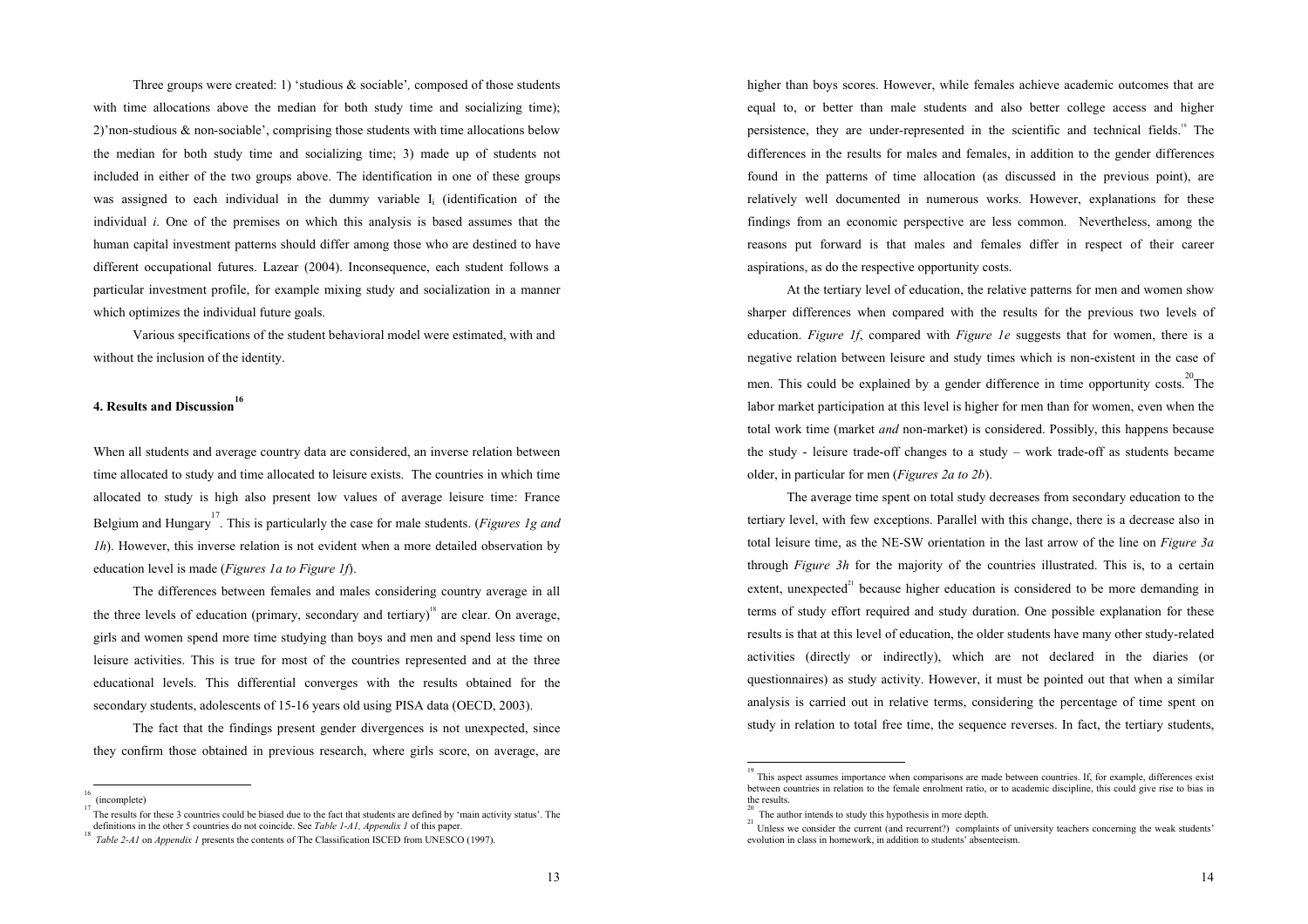when compared with their counterparts from the primary and secondary education levels, are those who allocate the largest part of their free time to study outside school, as illustrated by Figures *4a to 5h*.

The relative measures assist the identification of a similar association between study and leisure across the countries. With only one clear exception (Estonia), the average values of time spent on study (only out-of-school) and leisure time, both evaluated as a percentage of free time<sup>22</sup>, are inversely related. Moreover, the weight of the leisure decrease and the weight of the study increase accompany the progression at all three educational levels.

The assumption expressed at the beginning of this paper with regard to the student's behavior reflecting that of an investor in learning *and* in socialization seems to find some support in the results obtained. In fact, as shown in *Figures 6a to 6h*, both time allocations increase with the education level. Socialization<sup>23</sup> increases in parallel with the importance of study.

*Figure 7* illustrates the 'expansion' path of the two activities, study (only out-ofschool study) and socialization evaluated as average diary time. The upper education level (tertiary) tends to present greater importance in those activities and the lowest level (primary education) exhibits the least importance in respect of those activities.

#### **5. Conclusions , Limits and Future Avenues of Research<sup>24</sup>**

This analysis has sought to expand on the previous research into the production function of students, in two directions. On one hand, we compare the results obtained from two sources on a similar population and countries, incorporating into the study a broader range of individual input and output variables to consider the learning process. On the other hand, the standard learning function is modified to include peer groups and socializing time as generators of social capital. We considered the hypothesis that nonmarket interactions play an important role in the learning process, in addition to expectations regarding future earnings. This hypothesis has already been considered in some of the theories on the functioning of the labor market, particularly within enterprises.

 When measured by country average, the time of study and the time of leisure present inverse relations. The study of sub-categories of study time (time in school assumed as mandatory or quasi-mandatory) and the computation of a proxy of 'free time' proved useful in the description of the relationship between study and socialization.

The results by country obtained from two different data sources (HETUS and PISA) for the secondary education analyses are convergent with regard to the study time allocation and the mix in school and out-of-school study time.

Any research on student economic behavior must take into consideration the educational stage (i.e. the life cycle of the student as a student, which is included in a general life cycle). The 'student' category presents much heterogeneity.

The general production possibility frontier is traced for all the countries and for different student groups according to educational level and gender. The frontiers for the set of countries suggest that the differences found among countries are not associated with national macroeconomic characteristics, such as productivity and level of development, but rather arising probably from cultural and institutional differences.

 From the perspective of education policy and the implications at EU level, the results obtained by the present research provide insights into the potential impacts of a common European Union policy for university education, highlighting the putative differences among countries in relation to levels and composition of study time, which stem not only from institutional differences from country to country (e.g. the number of hours of compulsory school attendance; selection criteria), which are possibly easier to eradicate or reduce, but also from cultural differences that are far more resistant to change.

### *Limits*

In the course of this research, a number of limitations became evident, some of which were overcome, while others were not. It is therefore recommended that some caution be used in interpreting the results, since:

The data does not cover a fixed period of time; nevertheless, and for a certain number of countries, it does cover the same period (circa the year 2000 for HETUS).

<sup>&</sup>lt;sup>22</sup> Free time computed as 1440-Personal Time – School Time-Work Time (and alternatively, total work time = Work time + Domestic Time).

Note that socialization is one of the components of leisure time.

<sup>24</sup>Incomplete.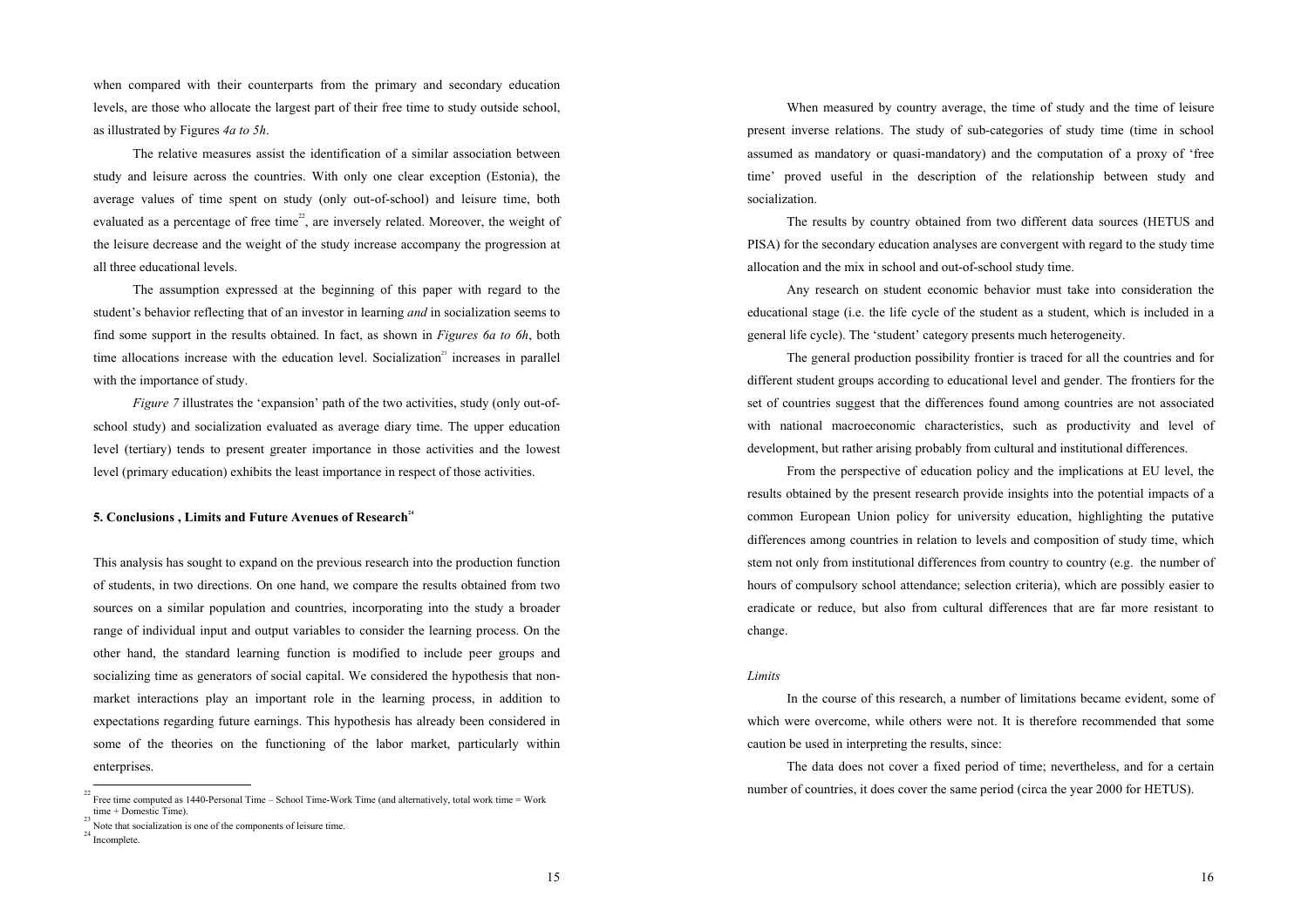The comparison between educational levels should be preferably conducted with panel data and not with cross-section data, because the generation or cohort effect is present in cross-sectional data of students of different ages.

The comparability between different statistical categories, although harmonized, has not been entirely achieved.

The effect of technological progress on the efficiency of the learning process was not explicitly considered.

### *Future Avenues of Research*

I plan to develop certain aspects in this on-going research based on time use data, namely:

The computation of the peer-group effect with the 'with whom' information available through time use surveys applying social network analysis;

The explanation of the differences found between gender patterns based on the opportunity cost of time for each group and in each country;

The trend in benefits and costs of education, from an individual perspective;

The effects of digital technology on both learning and socializing and on the possible interaction of these two activities.

# **References** 25

- Aas, D. (1977). *On time and leisure: How to classify daily activities* .Organization for Economic Cooperation and Development, OECD.
- Akerlof, G. A., & Kranton, R. E. (2002). Identity and schooling: Some lessons for the economics of education. *Journal of Economic Literature, XL*, 1167-1201.
- Barro, R. J., & Lee, J. W. (1993). International Comparisons of educational attainment. *Journal of Monetary Economics, 32*(3), 363-394.
- Becker, G. S. (1962). Investment on human capital a theoretical analysis. *Journal of Political Economy, 70*(5), 9-49.
- Becker, G. S. (1975) *Human capital- A theoretical and empirical analysis, with special reference to education*, 2<sup>nd</sup> edition, University of Chicago Press.
- Becker, W. E. (1997). Teaching economics to undergraduate. *Journal of Economic Literature, XXXV*(September 1997), 1347-1373.
- Ben-Porath, Y. (1967). Production of human capital and life cycle of earnings. *Journal of Political Economy, 75*(4), 352-365.
- Blaug, M. (1976). The empirical status of human capital theory: A slightly jaundiced survey. *Journal of Economic Literature, 14*(3), 827-855.
- Bureau of Labor Statistics (2003) *American Time Use Survey*, Retrieved 15 April, 2007, from http://www.bls.gov/tus/
- Dolton, P., Marcenaro, O. D., & Navarro, L. (2003). The effective use of student time: A stochastic frontier production function case study. *Economics of Education Review, 22*(6), 547-560.
- Eurostat (2000) *Time Use Surveys Guidelines*.
- Eurostat (2003) *Time use at different stages of life* Results from 13 European countries, Eurostat.
- Eurostat (2004) *How Europeans Spend Their Time ? Everyday Life of Women and Men*, Eurostat.
- Eurostat (2005) *Comparable Time Use Statistics National Tables from 10 European Countries*, Eurostat.
- Eurostat. *Key indicators on EU policy education and training.* Retrieved 15 April, 2007, from http://epp.eurostat.cec.eu.int/portal
- Fahr, R. (2005). Loafing or learning? the demand for informal education. *European Economic Review, 49*(1), 75-98.
- Gauthier, A. H., & Furstenberg, F. F. (2002). The transition to adulthood: A time use perspective. *Annals Of The American Academy Of Political And Social Science, 580*, 153-171.
- Gauthier, A.H, Gershuny, J. & Kimberly, F. (2006) *Multinational Time Use Studies* (MTUS)
- Gershuny, J. (2000) *Changing Times, Work and Leisure in Postindustrial Society*, Oxford University Press.
- Goldin, C. & Katz, L. (1998). Human capital and social capital: the rise of secondary schooling in America, 1910-1940. *NBER working Paper* n. 6439.
- Goolsbee, A., & Klenow, P. J. (2006). Valuing consumer products by the time spent using them: An application to the internet. *American Economic Review,* (May), 108.
- Griliches, Z. & Mason, W. (1972). Education, income, and ability. *The Journal of Political Economy, 80*(3,2), S74-S103.
- Griliches, Z. (1977). Estimating the returns to schooling: Some econometric problems. *Econometrica, 45*(1), 1-22.
- Grimes, P. (2000). Library Use and the Undergraduate Economics Student. *College Student Journal*. 34 (2), 557-.
- Gronau, R., & Hamermesh, D. S. (2006). Time vs. goods: The value of measuring household production technologies. *Review of Income and Wealth,* (1), 1-16.
- Hamermesh, D. & Pfann, G.A. (Editors) (2005) *The Economics of Time Use*, Elsevier.
- Hamermesh, D. S. (2004). Subjective outcomes in economics. *Southern Economic Journal, 71*(1), 2-11.
- Hamermesh, D. (2004). *Economics is Everywhere*.
- Hamermesh, D. S., & Biddle, J. E. (1994). Beauty and the labor market. *American Economic Review, 84*(5), 1174-1194.
- Hamermesh, D. S., Frazis, H., & Stewart, J. (2005). Data watch the American time use survey. *Journal of Economic Perspectives, 19*(1), 221-232.
- Harvey, A. S. (1999) "Time Use Research: the Roots to the Future", in Merz, J. and M. Ehling (Editors) (1999) *Time Use Research, Data and Policy*, Contributions from the International Conference on Time Use, University of Luneburg, Germany April 22-25, 1998, Nomos Verlagsgesellschaft, Baden-Baden, 123-150.
- Haveman, R. H., & Wolfe, B. L. (1984). Schooling and economic well-being: The role of nonmarket effects. *The Journal of Human Resources, 19*(3), 377-407.
- Jorgenson, D. W., & Fraumeni, B. M. (1989). Investment in education. Educational Researcher, 18 (4), 35-44.
- Juster, F. T., & Stafford, F. P. (1991). The allocation of time: Empirical findings, behavioral models, and problems of measurement. *Journal of Economic Literature, 29*(2), 471- 522.
- Kahneman, D. & Krueger, A.B. (2006). Developmentts in the measurement of subjective wellbeing, *The Journal of Economic Perspectives* 20, 3-24.
- Kelley, A. C. (1975). The student as a utility maximizer. *The Journal of Economic Education, 6*(2), 82-92.

<sup>25</sup>Incomplete (10.05.2007)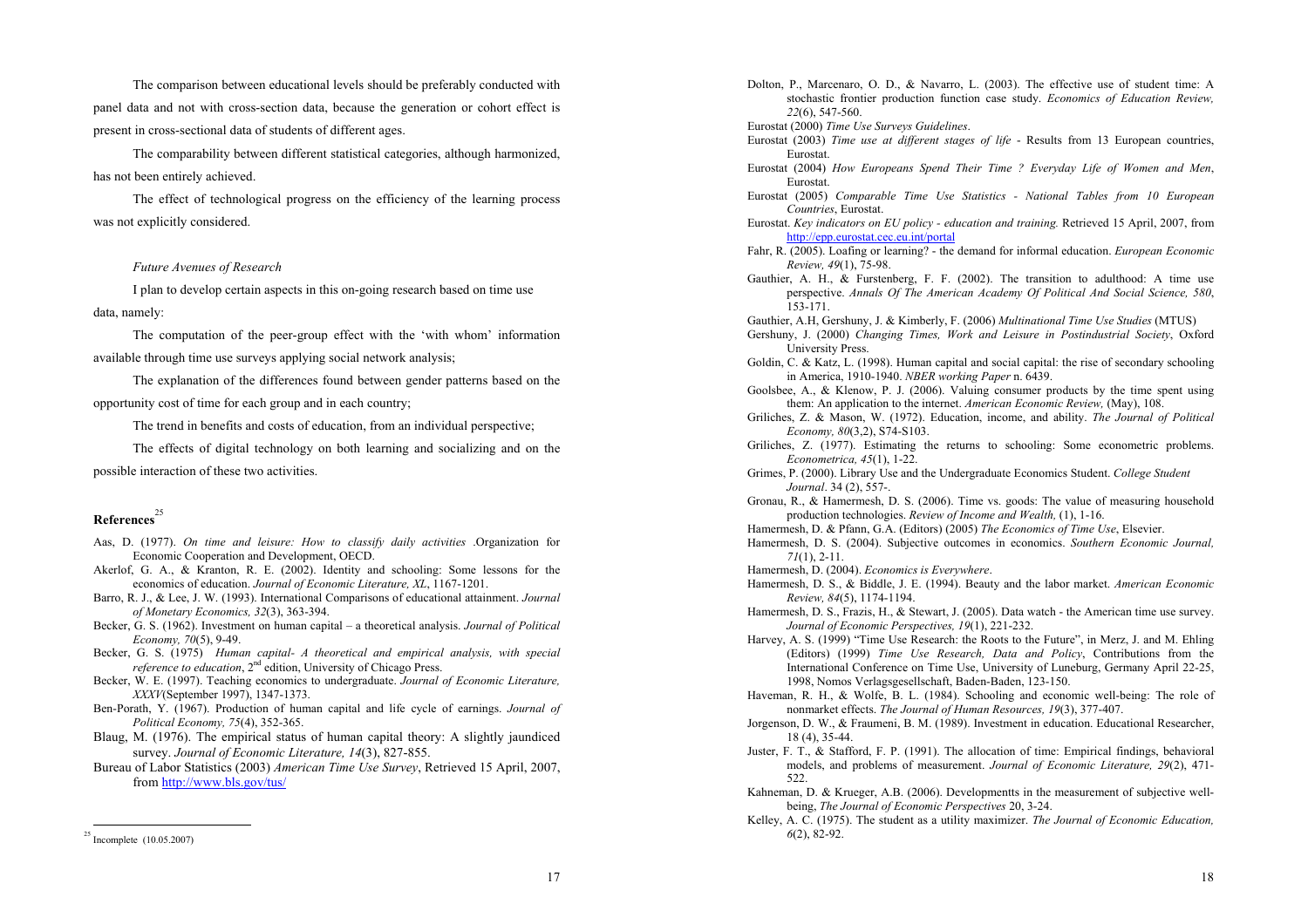- Klevmarken, A.N. (1998) Microeconomic analysis of time use data. Did we reach the promised land? *Working Paper Department of Economics,* Uppsala University.
- Kooreman, P. (2007). Time, money, peers, and parents; some data and theories on teenage behavior. *Journal of Population Economics, 20*(1), 9-33.
- Krohn, G. A., & O'Connor, C. M. (2005). Student effort and performance over the semester. *Journal of Economic Education, 36*(1), 3-28.
- Krueger, A. B., & Lindahl, M. (2001). Education for growth: Why and for whom? *Journal of Economic Literature*, *XXXIX* (December), 1101-1136.
- Lazear, E.P.(1977). Education- Consumption or production. *Journal of Political Economy, 85*(3), 569-597.
- Lazear, E. P. (2004). Balanced skills and entrepreneurship. *American Economic Review*, May, 208-
- Lin, T. F., & Chen, J. (2006). Cumulative class attendance and exam performance. *Applied Economics Letters, 13*(14), 937-942.
- Mary O. Borg, Paul M. Mason, Stephen L. Shapiro. (1989). The case of effort variables in student performance. *The Journal of Economic Education, 20*(3), 308-313.
- Merz, J. & Ehling, M. (Editors) (1999) *Time Use Research, Data and Policy*, Nomos.
- Michael, R. (1973). Education in nonmarket production. *Review of Income and Wealth, 81*, 306- 327.
- Millot, B. & Lane, J. (2002). The efficient use of time in education. *Education Economics*, 10, 2, 209-228.
- Mincer, J. (1970). Distribution of labor income- survey with special reference to human capital approach. *Journal of Economic Literature, 8*(1), 1-26.
- MTUS (2007) Multinational Time Use Studies web page, Retrieved 15 April, 2007, from http://www.timeuse.org/mtus/
- National Research Council -Committee on National Statistics (2000) *Time-Use Measurement and Research: Report of a Workshop*, Washington, DC, National Academy Press.
- OECD (2003) *Programme for International Student Assessment* -PISA. Retrieved 15 April, 2007, from http://www.pisa.oecd.org
- Parsons, D. O. (1974). Costs of school time, foregone earnings, and human capital formation. *Journal of Political Economy, 82*(2), 251-266.
- Pentland, W. Harvey, A. & Lawton, M.P. (Editors) (1999) *Time Use Research in the Social Sciences,* Kluwer Academic Publishers.
- Pesendorfer, W. (2006). Behavioral economics comes of age: A review essay on advances in behavioral economics. *Journal of Economic Literature, XLIV*(September), 712-721.
- Rabin, M. (1998). Psychology and economics. *Journal of Economic Literature, XXXVI*(March), 11-46.
- Ramsey, V.A. & Francis, N. (2007) A century of work and leisure. *NBER Working papers.*
- Rubin, R. S., Bommer, W. H., & Baldwin, T. T. (2002). Using extracurricular activity as an indicator of interpersonal skill: Prudent evaluation or recruiting malpractice. *Human resource management, 41*(4), 441-454.
- Schmidt, R. M. (1983). Who maximizes what? A study in student time allocation. *The American Economic Review, 73*(2, Papers and Proceedings of the Ninety-Fifth Annual Meeting of the American Economic Association), 23-28.
- Schultz, T. W. (1961). Investment in Human Capital. *American Economic Review, 51*(1), 1-17.
- Shanahan, M. J., & Flaherty, B. P. (2002). Dynamic patterns of time use in adolescence. *Child Development, 72*(2)
- Sobel, J. (2002). Can we trust social capital? *Journal of Economic Literature, 40*(1), 139-154.
- Soetevent, A. R. (2006). Empirics of the identification of social interactions; an evaluation of the approaches and their results. *Journal of Economic Surveys, 20*(2), 193-228.
- Stanca, L. (2006). The effects of attendance on academic performance: Panel data evidence for introductory microeconomics. *Journal of Economic Education, 37*(3), 251-266.
- Statistics of Canada (2005) *General Social Survey on Time Use*, cycle 19. Retrieved 15 April, 2007, from http://www.statcan.ca
- Walstad, W. B., & Soper, J. C. (1982). A model of economics learning in the high schools. *The Journal of Economic Education, 13*(1), 40-54.
- Wossmann, L. (2003). Specifying human capital. *Journal of Economic Surveys, 17*(3), 239-270. Zimmerman, D. J. (2003). Peer effects in academic outcomes: Evidence from a natural experiment. *Review of Economics and Statistics, 85*(1), 9-23.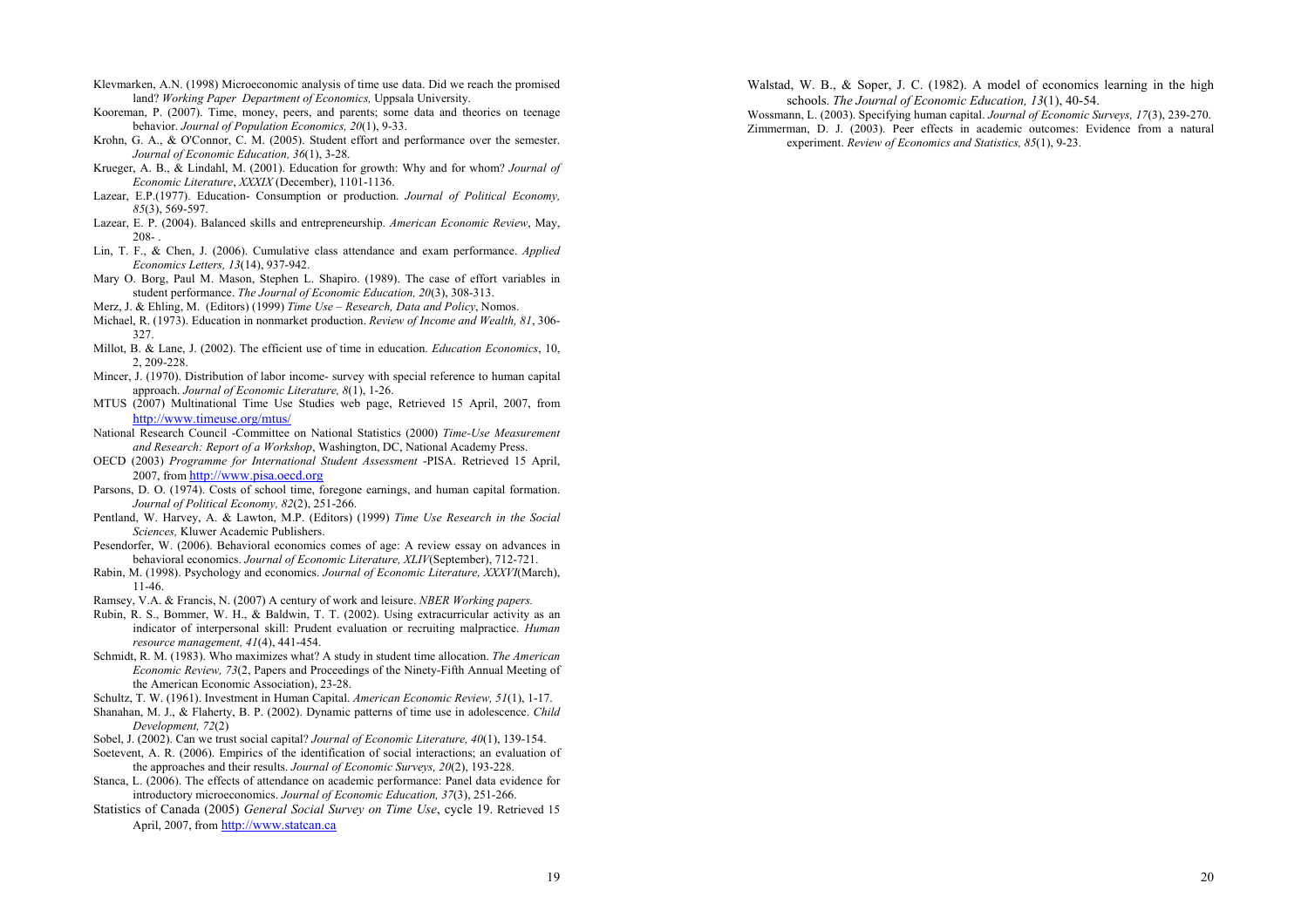





**Figure 1c ISCED 3\_4- Upper Secondary and post-Figure 1d ISCED 3\_4- Upper Secondary and postsecondary non-tertiary education (Male)** 

**secondary non-tertiary education (Female)** 



270 300 330 360 390 420 450**LEISURE** 124165179239 $240$ **STUDY BEEEFIFRDEHUSIUK**

**Figure 1e ISCED 5+ Tertiary education (Male)** 

**Figure 1f ISCED 5+ Tertiary education (Female)**



FR and EE not represented; leisure time less than 270m

#### **Figure 1 (cont.) – Total Study Time and Total Leisure Time by Country and Education Level (ISCED)**



**Figure 2 – Total Study Time, Total Leisure Time and Work Time ISCED 5+ Tertiary education (ISCED)** 

**Figure 2a) ISCED 5+ Tertiary education (Male) Study Leisure and Work** 

**Figure 2b) ISCED 5+ Tertiary education (Female) Study Leisure and Work** 





Country codes: BE=Belgium; EE=Estonia; FI=Finland; FR=France; DE= Germany; HU=Hungary; SI=Slovenia;UK=United Kingdom.



Note: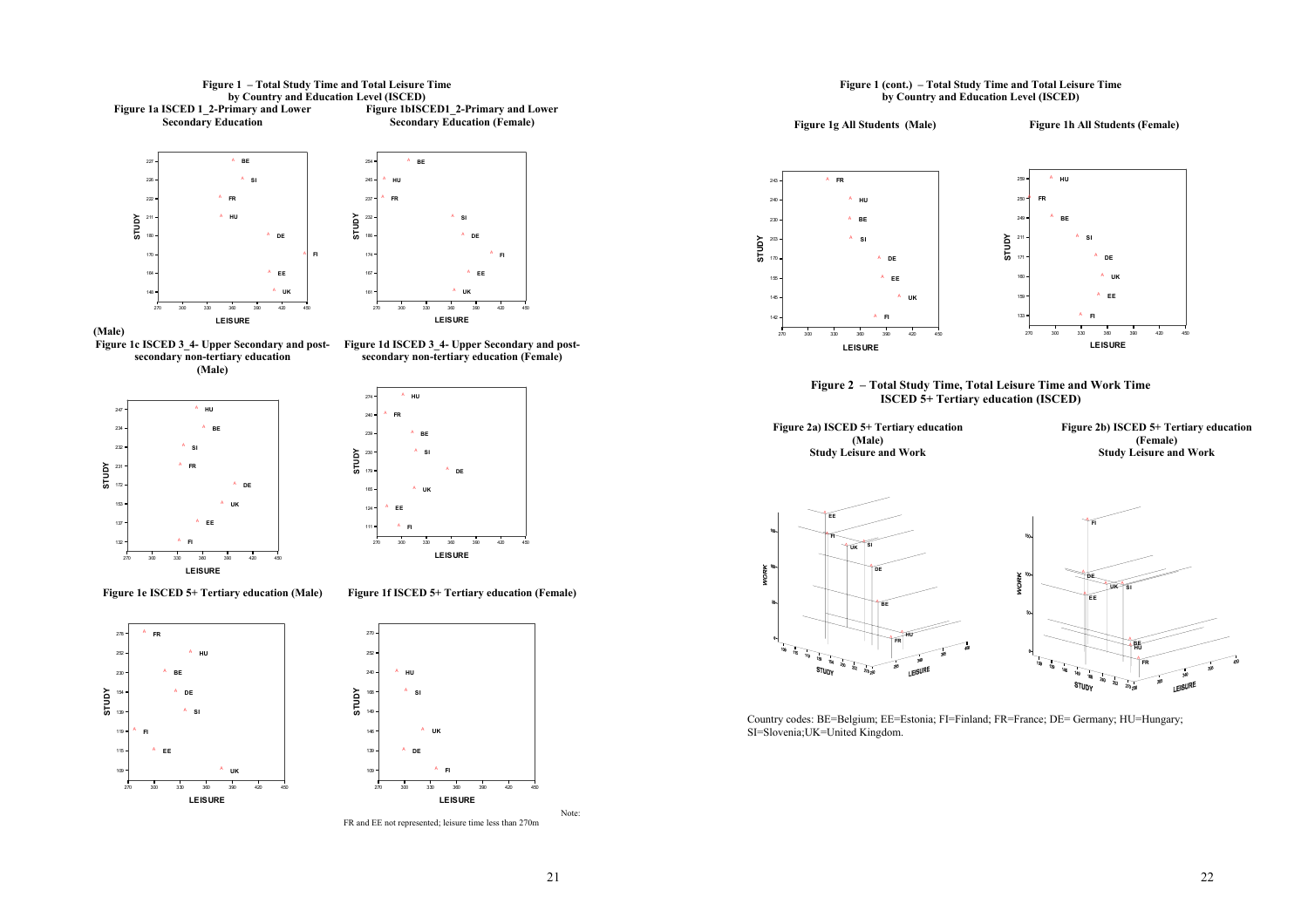**Figure 3 - Total Study Time and Total Leisure Time by Education Level (ISCED) and Country** 



Key: F=Female; M=Male; Education Level: I = Primary (ISCED 1-2); III=Secondary (ISCED 3-4); V= Tertiary (ISCED 5+)

### **Figure 3 (cont.) - Total Study Time and Total Leisure Time by Education Level (ISCED) and Country**



Key: F=Female; M=Male; Education Level: I =Primary (ISCED 1-2); III=Secondary (ISCED 3-4); V= Tertiary (ISCED 5+)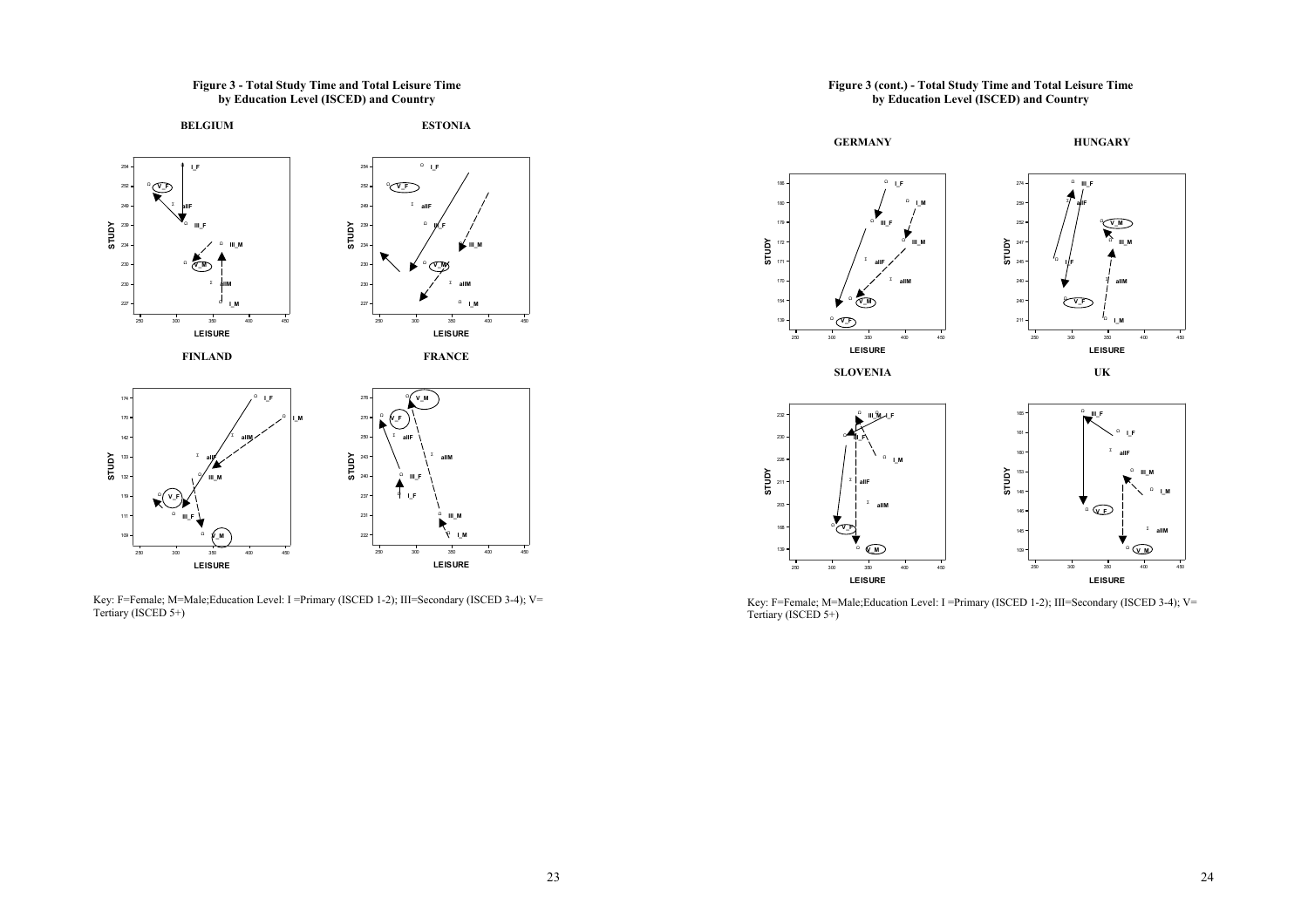#### **Figure 4 - Study after School and Leisure Time (as percentage of non-committed time\*) by Education Level (ISCED) and Country**



**FINLAND** 

**FRANCE** 



(\*) non-committed time (day)=1440-School Time –Work Time Key: F=Female; M=Male;Education Level: I =Primary (ISCED 1-2); III=Secondary (ISCED 3-4); V= Tertiary (ISCED 5+)

# **Figure 4 (cont.) - Study after School and Leisure Time (as percentage of non-committed time\*) by Education Level (ISCED) and Country GERMANY HUNGARY**



**SLOVENIA** 

**UK** 



(\*) non-committed time (day)=1440-School Time –Work Time Key: F=Female; M=Male; Education Level: I =Primary (ISCED 1-2); III=Secondary (ISCED 3-4); V= Tertiary (ISCED 5+)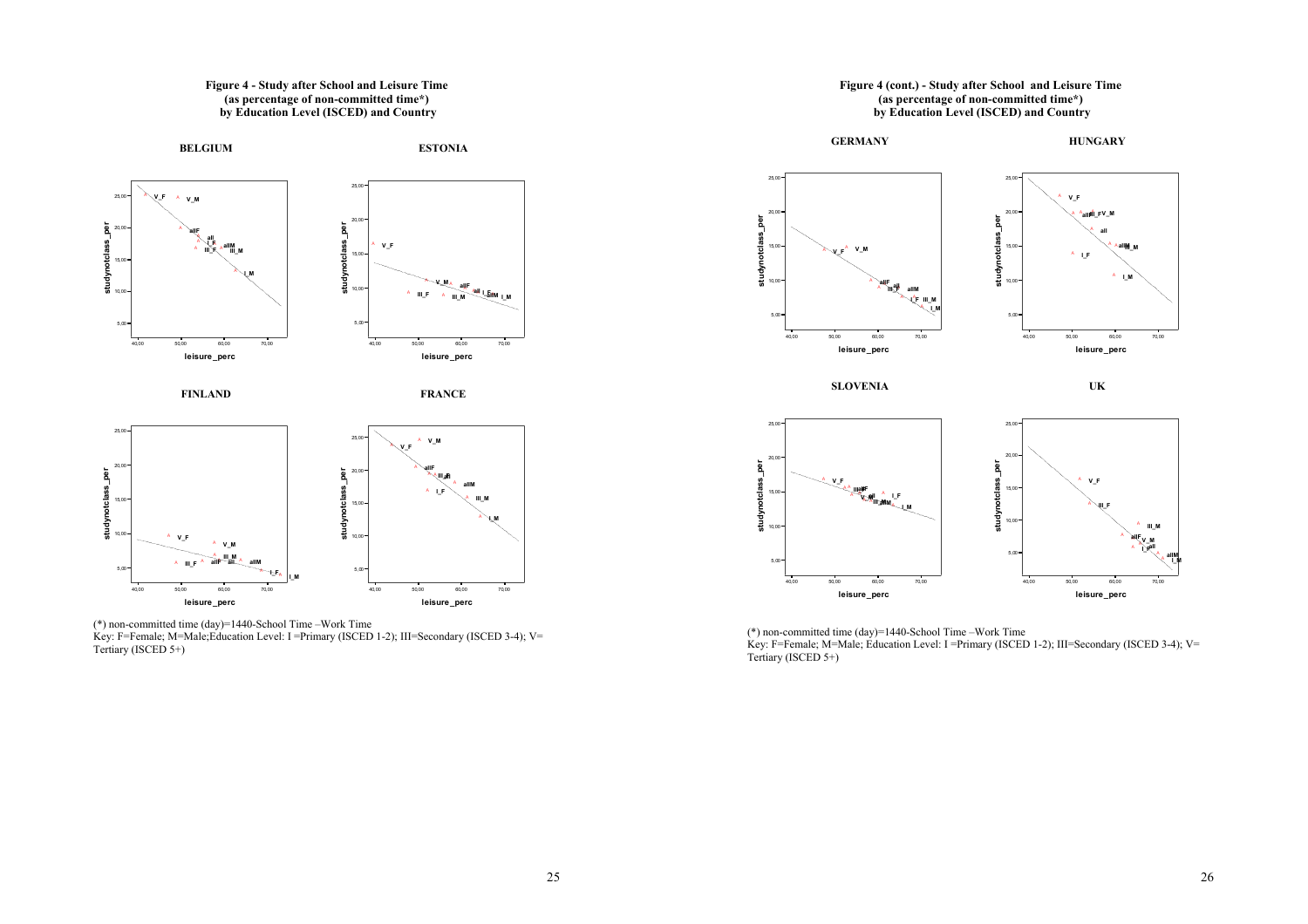



50,00 60,00 70,00 80,00**leisure\_p2W**

50,00 60,00 70,00 80,00**leisure\_p2W**



(\*) non-committed time extended (day)=1440-School Time –Work Time Extended (Work + Domestic) Key: F=Female; M=Male; Education Level: I =Primary (ISCED 1-2); III=Secondary (ISCED 3-4); V= Tertiary (ISCED 5+)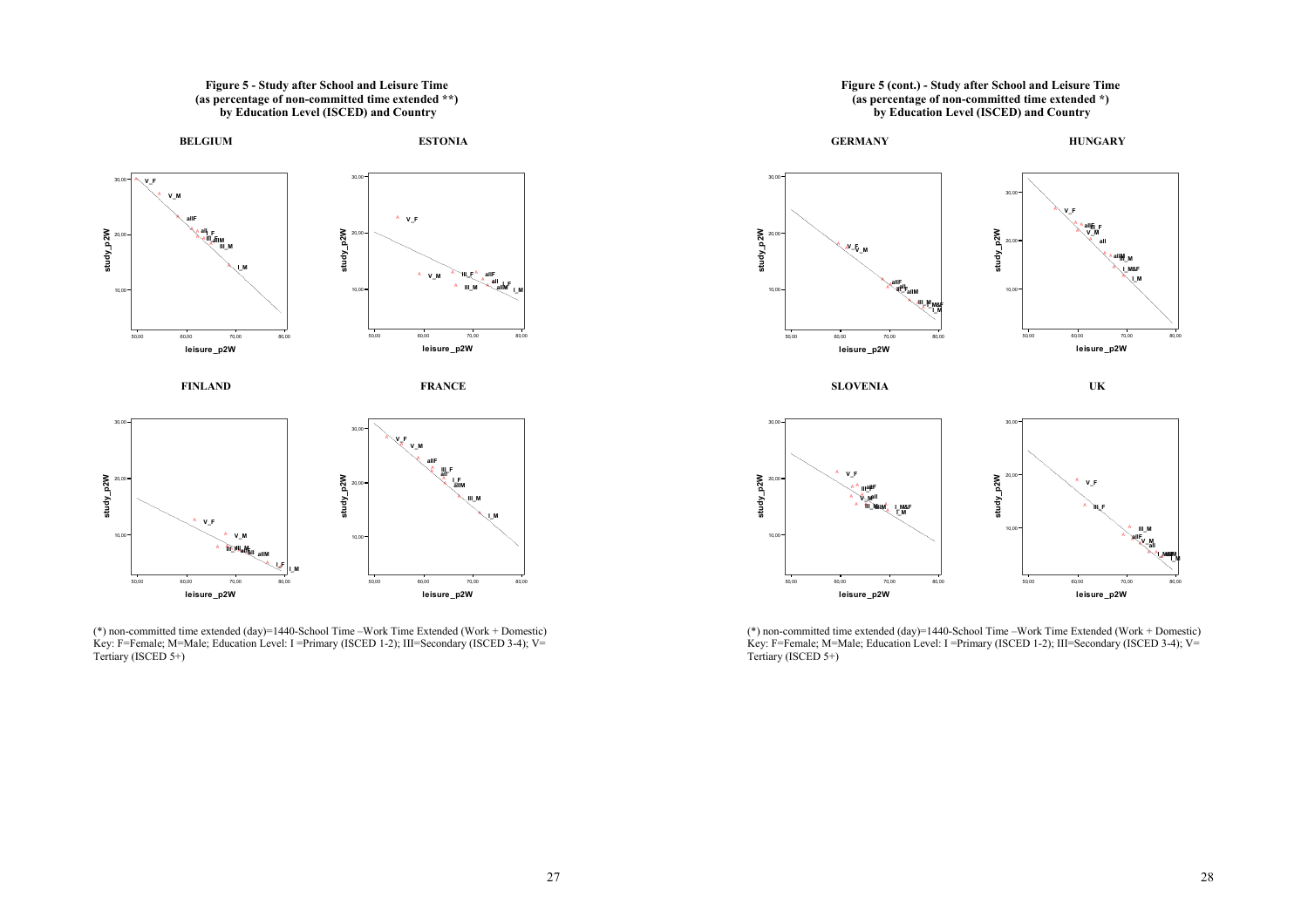

(\*) non-committed time extended (day)=1440-School Time –Work Time Extended (Work + Domestic) Key: F=Female; M=Male; Education Level: I =Primary (ISCED 1-2); III=Secondary (ISCED 3-4); V= Tertiary (ISCED 5+)

(\*\*) France and Belgium both have a specific organization of socialization category of time use . See Appendix 1 Table 1-A1 of this paper.





(\*) non-committed time extended (day)=1440-School Time –Work Time Extended (Work + Domestic) Key: F=Female; M=Male; Education Level: I =Primary (ISCED 1-2); III=Secondary (ISCED 3-4); V= Tertiary (ISCED 5+)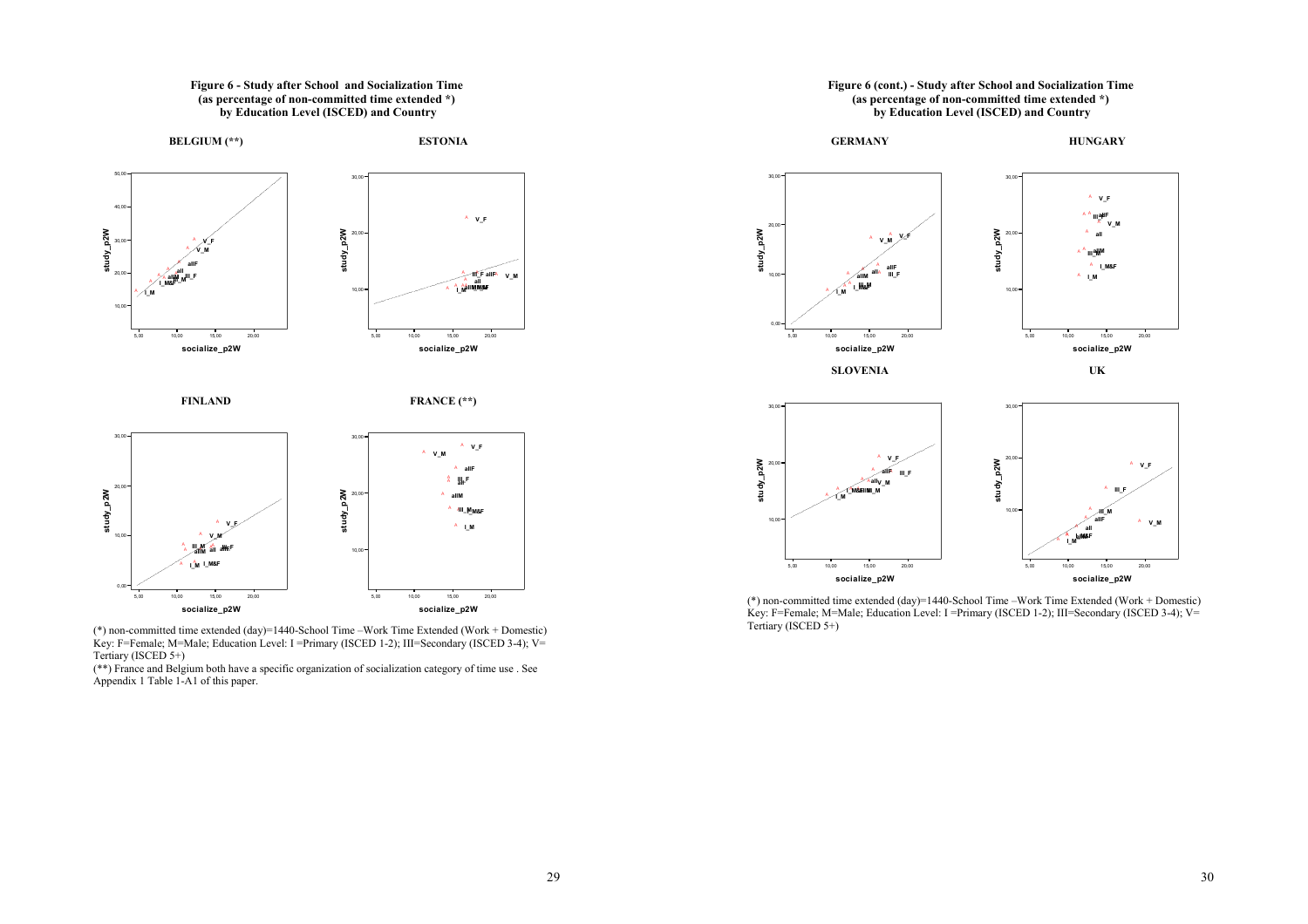### **Figure 7 - Study after School and Leisure (excluding Socialization) (as percentage of non-committed time extended \*) by Education Level (ISCED) and Country**



(\*) non-committed time extended (day)=1440-School Time –Work Time Extended (Work + Domestic) Key: F=Female; M=Male; Education Level: I =Primary (ISCED 1-2); III=Secondary (ISCED 3-4); V= Tertiary (ISCED 5+)

### **Figure 7 (cont.) - Study after School and Leisure (excluding Socialization) (as percentage of non-committed time extended \*) by Education Level (ISCED) and Country**



(\*) non-committed time extended (day)=1440-School Time –Work Time Extended (Work + Domestic) Key: F=Female; M=Male; Education Level: I =Primary (ISCED 1-2); III=Secondary (ISCED 3-4); V= Tertiary (ISCED 5+)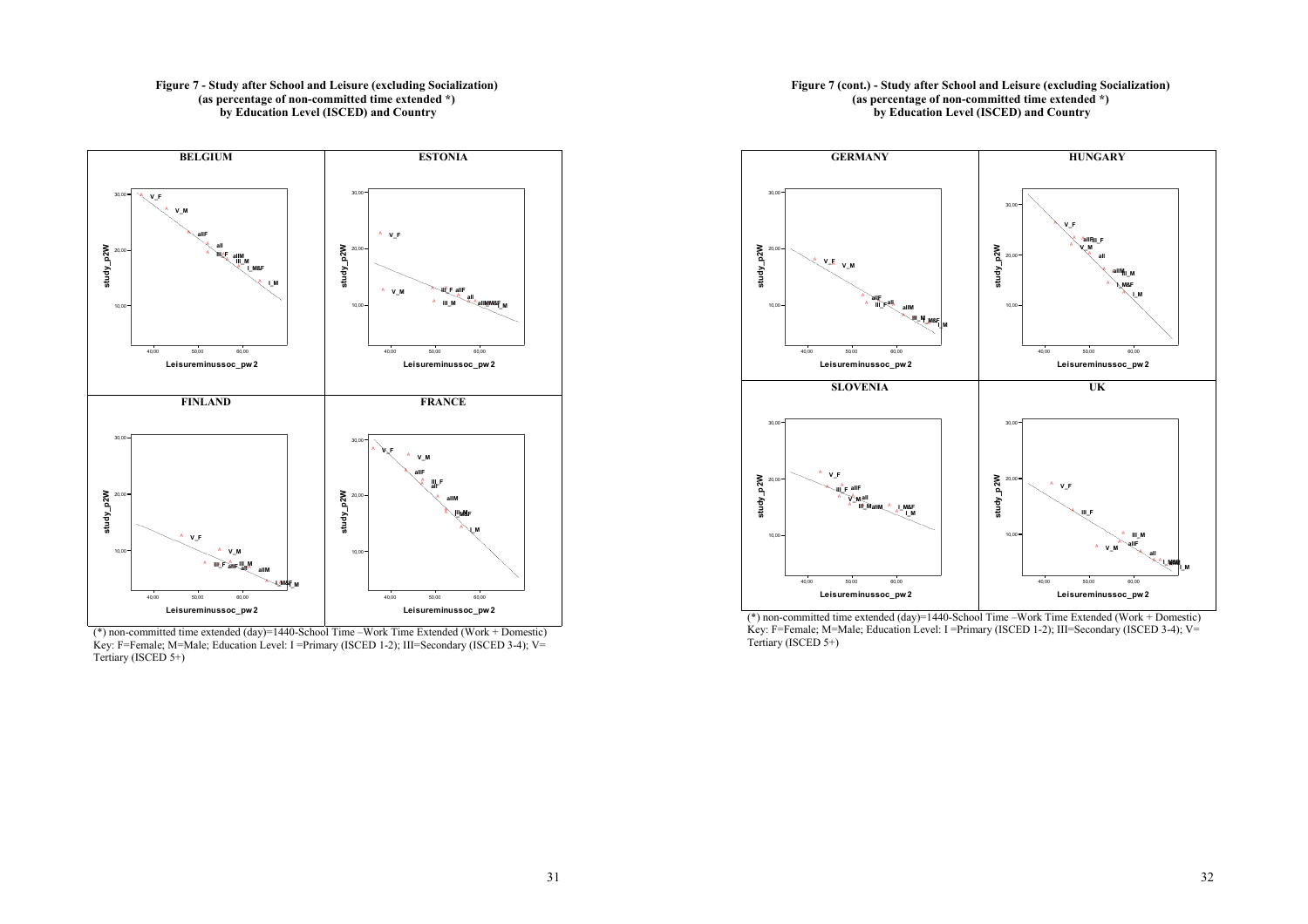### **Figure 8 - Study after School and Socialization by Education Level (ISCED) and Country (diary minutes)**



**Socialization Time**min. day)

### **Table 1 – Descriptives Student (until 27 years old) by country Source :MTUS' microdata**

**Study Time(a)**

| Country      | Mean   | Std. D  | Min | Max  |
|--------------|--------|---------|-----|------|
| Canada       | 101.35 | 149.836 | 0   | 1230 |
| France       | 81,30  | 121,042 | 0   | 690  |
| Netherlands  | 62.69  | 53.053  | 0   | 321  |
| Norway       | 65.39  | 108,331 | 0   | 510  |
| UK           | 115,53 | 156,988 | 0   | 660  |
| Italy        | 74.32  | 102,213 | 0   | 750  |
| Germany      | 4.65   | 30.054  | 0   | 620  |
| Austria      | 72.20  | 84.701  | 0   | 810  |
| South Africa | 50.45  | 79.944  | 0   | 660  |
| Slovenia     | 80,02  | 109.638 | 0   | 690  |
| Total        | 62,15  | 98.560  | 0   | 1230 |

(a) Classes time not included

#### **School/classes Time**

| Country      | Mean   | Std. D  | Min | Max |
|--------------|--------|---------|-----|-----|
| Canada       | 186,84 | 195,150 | 0   | 880 |
| France       | 160.65 | 199.788 | 0   | 810 |
| Netherlands  | 202.33 | 88.714  | 0   | 619 |
| Norway       | 146.56 | 178.073 | 0   | 630 |
| UK           | 179.21 | 189.618 | 0   | 570 |
| Italy        | 119,73 | 148.406 | 0   | 630 |
| Germany      | 235.31 | 192.954 | 0   | 855 |
| Austria      | 216,85 | 187,566 | 0   | 735 |
| South Africa | 185.30 | 159.165 | 0   | 540 |
| Slovenia     | 89.06  | 147.712 | 0   | 980 |
| Total        | 160.34 | 176.889 | 0   | 980 |
|              |        |         |     |     |

**Socializing Time (a)**

| Country      | Mean     | Std. D    | Min | Max    |
|--------------|----------|-----------|-----|--------|
| Canada       | 122,8190 | 151,49279 | .00 | 755,00 |
| France       | 73.4718  | 110.63931 | .00 | 660.00 |
| Netherlands  | 107.5077 | 81.54580  | .00 | 465.00 |
| Norway       | 157.5843 | 139.70995 | .00 | 660.00 |
| UK           | 96.8421  | 151.60048 | .00 | 690.00 |
| Italy        | 62.2309  | 89.61652  | .00 | 885.00 |
| Germany      | 90.2669  | 115.44626 | .00 | 885.00 |
| Austria      | 58.0610  | 100.71554 | .00 | 960.00 |
| South Africa | 91.6599  | 114.02737 | .00 | 750.00 |
| Slovenia     | 103.6956 | 127.39440 | .00 | 900.00 |
| Total        | 77.8590  | 108.75928 | .00 | 960.00 |

**(a)**Socialization time components see on text.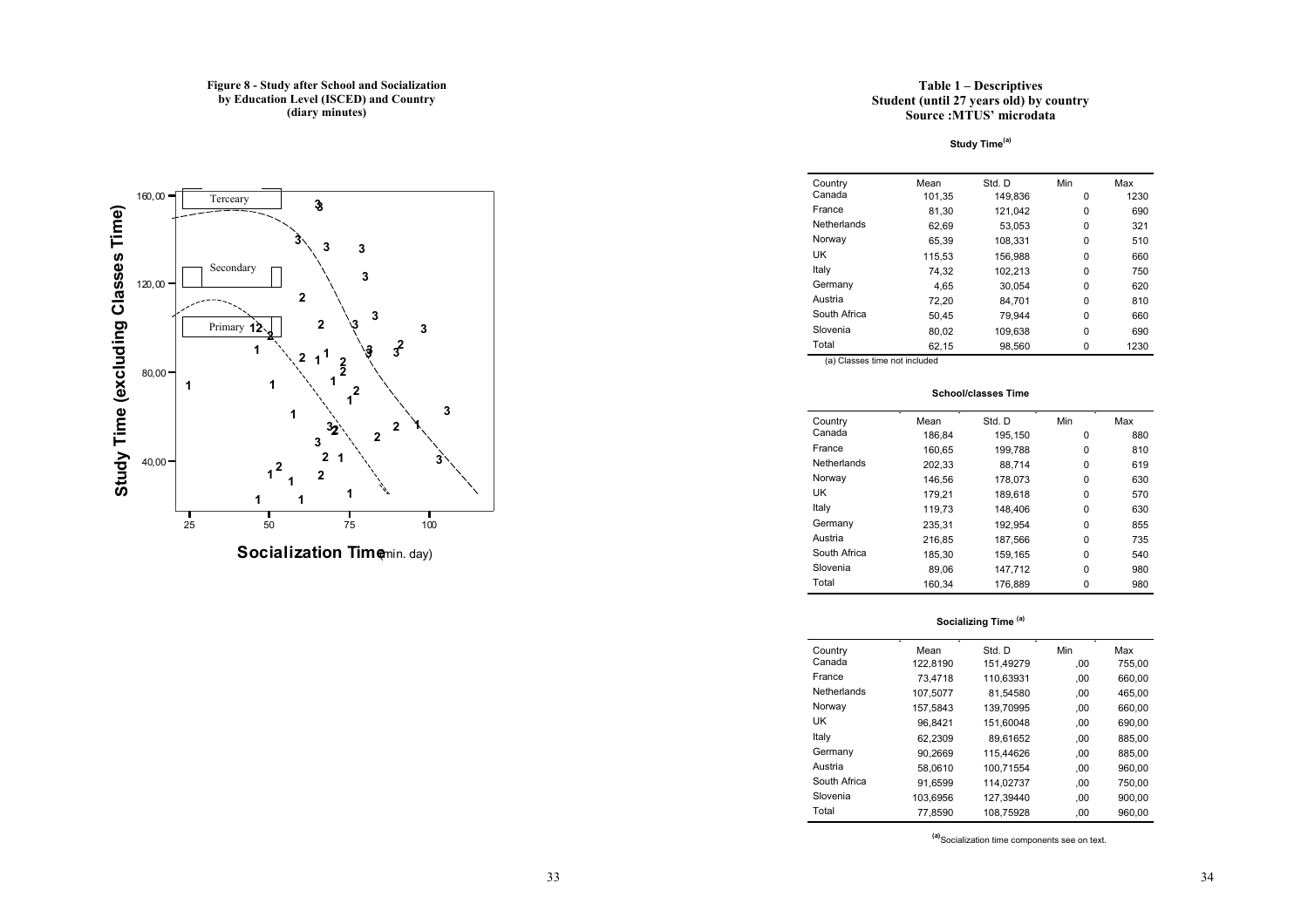## **Table 1 –(cont) Descriptives Student (until 27 years old) by country**

# **Free Time (a)**

| Country      | Mean     | Std. D    | Min   | Max     |
|--------------|----------|-----------|-------|---------|
| Canada       | 489,9401 | 211.25166 | .00   | 1325,00 |
| France       | 409.8633 | 189.17341 | .00   | 1060,00 |
| Netherlands  | 429.7482 | 97.00419  | 96,43 | 726,43  |
| Norway       | 515.6966 | 193.14715 | .00   | 1440.00 |
| UK           | 492.1053 | 204.16850 | .00   | 975,00  |
| Italy        | 520.3364 | 139.11944 | .00   | 1080,00 |
| Germany      | 390.3799 | 182.00532 | 00,   | 1190.00 |
| Austria      | 408.1969 | 170,65251 | .00   | 1215,00 |
| South Africa | 378.9069 | 180.69017 | 00,   | 1050.00 |
| Slovenia     | 519.8982 | 185.90574 | .00   | 1380.00 |
| Total        | 465.0482 | 176.50053 | .00   | 1440.00 |
|              |          |           |       |         |

**(a)**Free time components see on text

#### **Reading Books**

| Country      | Mean    | Std. D   | Min | Max    |
|--------------|---------|----------|-----|--------|
| Canada       | 8.0891  | 30.79435 | .00 | 275,00 |
| France       | 13.6523 | 35.74927 | .00 | 360.00 |
| Netherlands  | 8.2991  | 17,42141 | .00 | 124.29 |
| Norway       | 9.9101  | 32.94468 | .00 | 300,00 |
| UK           | .0000   | .00000   | .00 | .00    |
| Italy        | 4.0941  | 19.22056 | .00 | 300.00 |
| Germany      | 7.6833  | 25.11902 | .00 | 335,00 |
| Austria      | 4.3503  | 21,60907 | .00 | 330.00 |
| South Africa | 5.1012  | 24.42632 | .00 | 330.00 |
| Slovenia     | 12.0798 | 34.52960 | .00 | 360.00 |
| Total        | 6.7675  | 25.32701 | .00 | 360.00 |

### **Sleep Time**

| Country      | Mean     | Std. D    | Min    | Max     |
|--------------|----------|-----------|--------|---------|
| Canada       | 514.9620 | 128.87746 | 105,00 | 1005,00 |
| France       | 561.3614 | 109.17712 | 70.00  | 1020.00 |
| Netherlands  | 547.6876 | 62.89315  | 364.29 | 1026.43 |
| Norway       | 512.2686 | 100.98379 | 45.00  | 840.00  |
| UK           | 550.7895 | 169.67613 | 330.00 | 1440.00 |
| Italy        | 597.1544 | 109.94127 | 15.00  | 1405.00 |
| Germany      | 548.8643 | 101.52364 | 70.00  | 1330.00 |
| Austria      | 575.9254 | 100.55275 | 120.00 | 1440.00 |
| South Africa | 556.7611 | 111.18664 | 60.00  | 1200.00 |
| Slovenia     | 563.1950 | 130.19845 | 30.00  | 1370.00 |
| Total        | 572.3123 | 112.06949 | 15.00  | 1440.00 |

#### **Paid Work Time**

| Country      | Mean  | Std. D  | Min | Max  |
|--------------|-------|---------|-----|------|
| Canada       | 52,07 | 138,262 | 0   | 680  |
| France       | 36.20 | 106.482 | 0   | 810  |
| Netherlands  | 20,82 | 55,587  | 0   | 381  |
| Norway       | 15,84 | 74,381  | 0   | 720  |
| UK           | 81,32 | 135.147 | 0   | 540  |
| Italy        | 6.01  | 45.143  | 0   | 690  |
| Germany      | 19,29 | 91.017  | 0   | 810  |
| Austria      | 1.09  | 8.515   | 0   | 135  |
| South Africa | 11.50 | 59.154  | 0   | 630  |
| Slovenia     | 30.38 | 116.387 | 0   | 1140 |
| Total        | 15.13 | 76.144  | 0   | 1140 |
|              |       |         |     |      |

### **Education Levels (1;2;3)**

| Country      | Mean   | Std. D | Min  | Max  |
|--------------|--------|--------|------|------|
| Canada       | 1.9169 | ,97162 | 1.00 | 3,00 |
| France       | 2.1159 | .72597 | 1.00 | 3,00 |
| Netherlands  | 1.9640 | .76971 | 1.00 | 3.00 |
| Norway       | 1.7529 | .65194 | 1.00 | 3,00 |
| UK           | 1.7895 | .92073 | 1.00 | 3,00 |
| Italy        | 1.0877 | .28681 | 1.00 | 3.00 |
| Germany      | 1.6314 | .75369 | 1.00 | 3.00 |
| Austria      | 1.1283 | .33839 | 1.00 | 3,00 |
| South Africa | 1.1374 | .45375 | 1.00 | 3,00 |
| Slovenia     | 1.3264 | .50252 | 1.00 | 3,00 |
| Total        | 1.3599 | .62882 | 1.00 | 3.00 |

### **Age (Max. 27 years) and Sex (1=Male; 2= Female)**

| Country      |       | Age            |         | Sex  |                |
|--------------|-------|----------------|---------|------|----------------|
|              | Mean  | Std. Deviation | Minimum | Mean | Std. Deviation |
| Canada       | 18.71 | 3,251          | 15      | 1,48 | ,500           |
| France       | 18,54 | 2,866          | 15      | 1,51 | ,500           |
| Netherlands  | 17,13 | 3,841          | 12      | 1,50 | .501           |
| Norway       | 19.84 | 2,896          | 16      | 1,52 | ,500           |
| UK           | 18,19 | 2.546          | 16      | 1,44 | .501           |
| Italy        | 11.55 | 5.314          | 3       | 1.50 | ,500           |
| Germany      | 16,27 | 3,821          | 13      | 1,48 | ,500           |
| Austria      | 14,53 | 3,761          | 10      | 1,50 | ,500           |
| South Africa | 16,15 | 3,737          | 10      | 1,48 | ,500           |
| Slovenia     | 17,29 | 4.169          | 9       | 1,53 | ,499           |
| Total        | 14.66 | 5,176          | 3       | 1.50 | ,500           |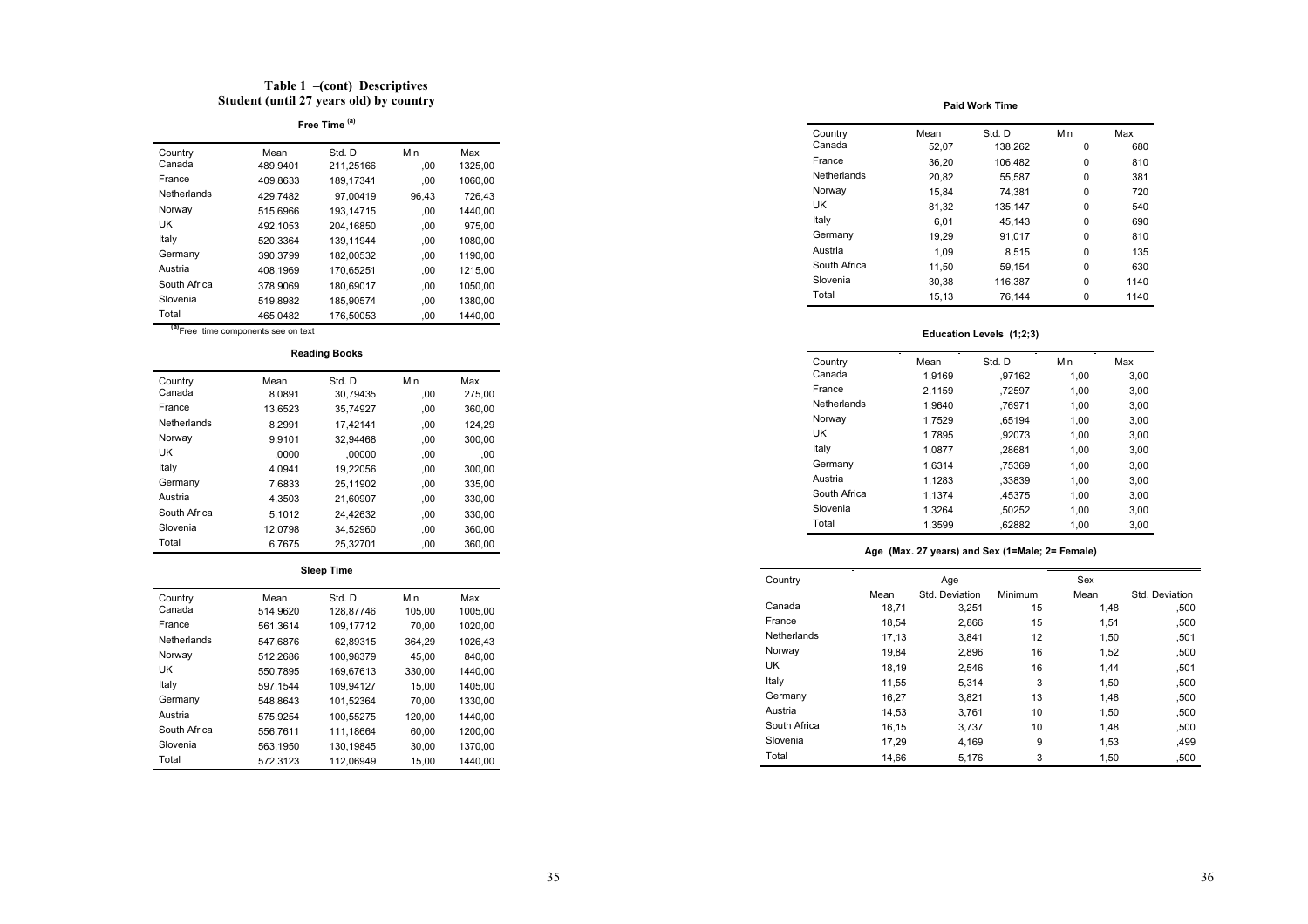

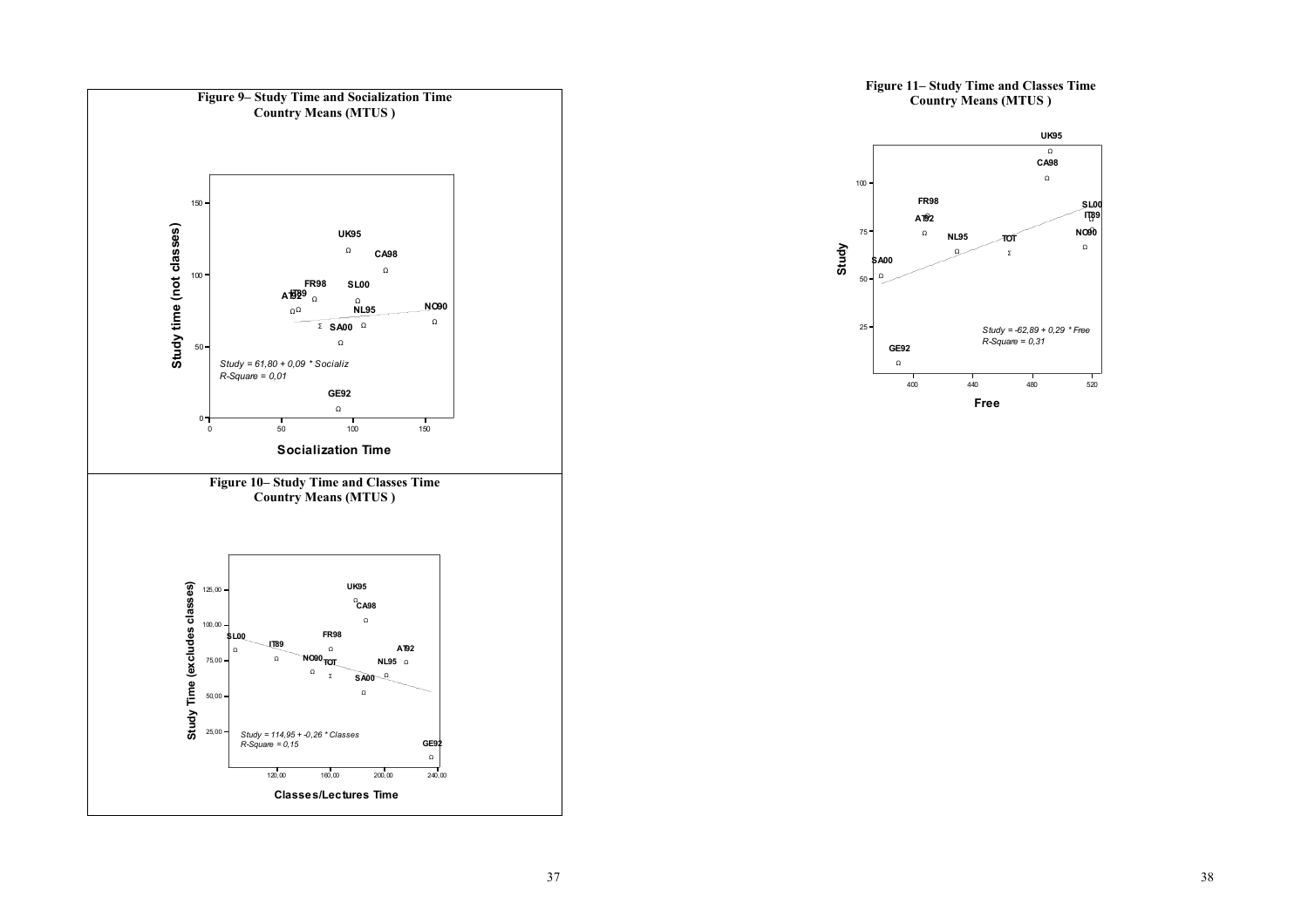### **Table 2 – Probit Regression Slovenia Students (Socializing and Study Extreme Groups)**

Probit regression Number of obs=  $344$ <br>LR chi2(4) =  $86.44$ LR chi2(4) =  $86.44$ <br>Prob > chi2 =  $0.0000$  $Prob > chi2 = 0$ Log likelihood =  $-192.13805$  Pseudo R2 = 0.1836 studylessa~s Coef. Std. Err. z P>z [95% Conf. Interval]

> Female\_YN .6136819 .1490959 4.12 0.000 .3214593 .9059046 IncomeG\_m .1870043 .1160878 1.61 0.107 -.0405236 .4145322 dayweekend .5778263 .1509864 3.83 0.000 .2818985 .8737542 AGE2 .1359681 .0214635 6.33 0.000 .0939005 .1780358 \_cons -3.45349 .4549088 -7.59 0.000 -4.345095 -2.561885

### Marginal Effects

| variable dy/dx Std. Err. z $P > z$ [95% C.I.] X              |  |  |  |
|--------------------------------------------------------------|--|--|--|
|                                                              |  |  |  |
| Female~N* .2350103 .05511 4.26 0.000 .126994 .343027 .52907  |  |  |  |
| Income~m.0729655 .04529 1.61 0.107 -.015803 .161735 2.18605  |  |  |  |
| daywee~d* .2245275 .05755 3.90 0.000 .111728 .337326 .412791 |  |  |  |
| AGE2.0530522 .00834 6.36 0.000 .036703 .069401 16.7006       |  |  |  |

### **Table 3 – Descriptives Austria Students**

| Variable       |        | Obs Mean Std Dev                     | Min | Max            |
|----------------|--------|--------------------------------------|-----|----------------|
|                |        |                                      |     |                |
|                |        | studyandsoc1 381 .4015748 .4908614 0 |     | 1              |
| freetime       |        | 805 441 354 150 1087                 | 90  | 900            |
| socializing    |        | 805 113 9068 95 06013 15             |     | 630            |
| AV33           | 805.   | 93 95031 85 29717 0                  |     | 585            |
| AV4            |        | 805 239 8323 155 2612 0              |     | 630            |
|                |        |                                      |     |                |
|                |        |                                      |     |                |
| <b>TOTTIME</b> |        | 805 1440 0                           |     | 1440 1440      |
| <b>EDUC</b>    |        | 805 239 8323 155 2612 0              |     | 630            |
| <b>STUDENT</b> | 805 10 |                                      | 1   | 1              |
| AGE2           | 805    | 15 00373 3 892043 10                 |     | 27             |
| <b>SEX</b>     | 805    | 1 565217 4960366 1                   |     | $\mathfrak{D}$ |
|                |        |                                      |     |                |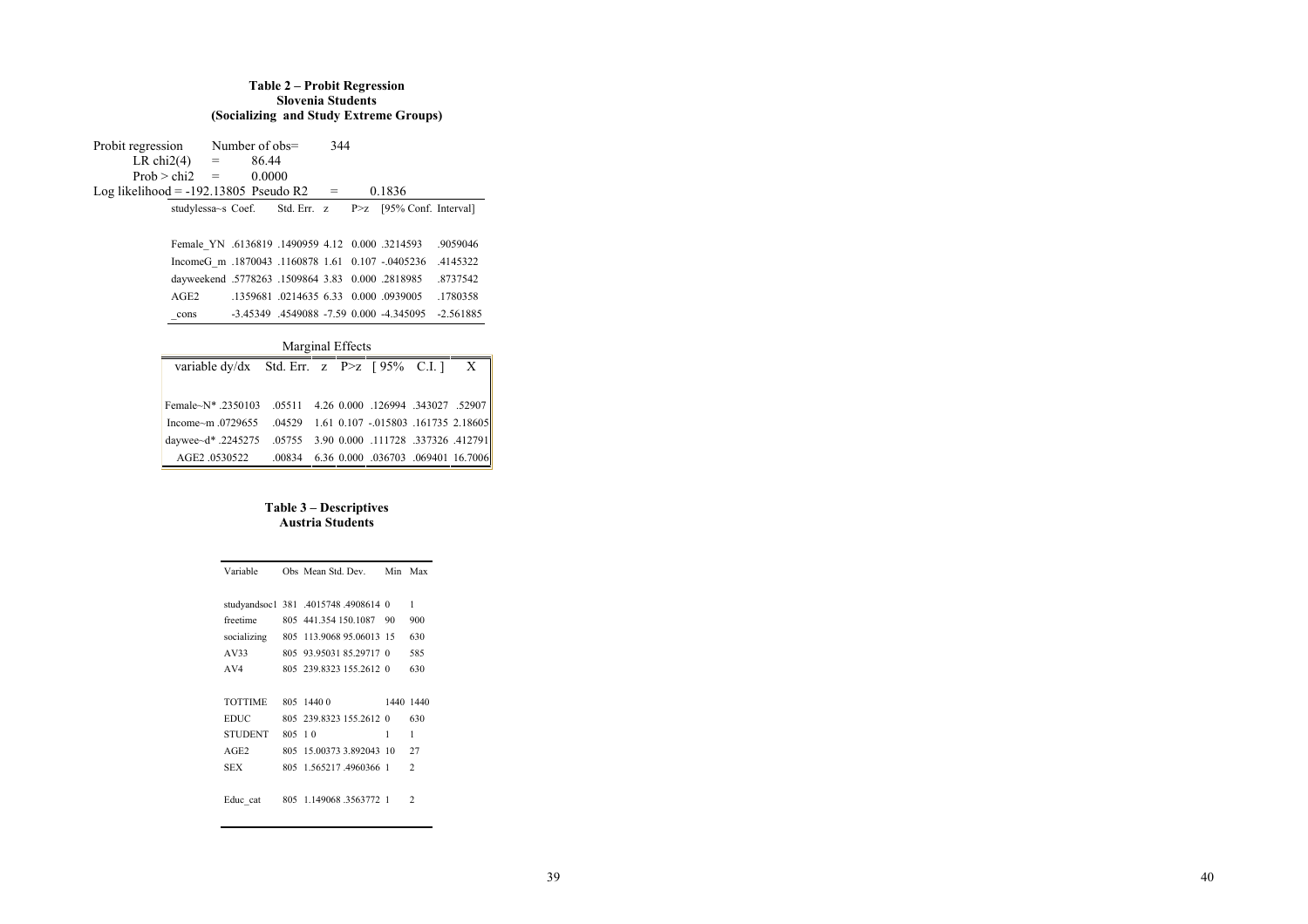#### **Table 4 – Probit Results Austria Students (Socializing and Study Extreme Groups)**

| $Log likelihood = -180.64173$ | Probit regression Number of obs<br>LR $chi2(4)$<br>Prob > chi2 |                                           | $=$<br>$=$<br>Pseudo $R2 =$ |  | 381<br>152.03<br>0.0000<br>0.2962 |                                                         |                      |
|-------------------------------|----------------------------------------------------------------|-------------------------------------------|-----------------------------|--|-----------------------------------|---------------------------------------------------------|----------------------|
|                               | studyandsoc1 Coef.                                             |                                           | Std. Err. z                 |  | P > Z                             | [95% Conf. Interval]                                    |                      |
|                               | freetime<br>AGE2                                               | 0040226<br>1541393                        |                             |  |                                   | 0005368 7.49 0.000 0029706<br>027303 5.65 0.000 1006264 | .0050747<br>.2076522 |
|                               | Educ cat                                                       | $-2622723$ .2938278 -0.89 0.372 -.8381641 |                             |  |                                   |                                                         | 3136195              |
|                               | <b>SEX</b>                                                     |                                           |                             |  |                                   | 1885635 1544354 1 22 0 222 - 1141244                    | .4912514             |
|                               | cons                                                           | -4 395932 4546553 -9 67 0 000 -5 28704    |                             |  |                                   |                                                         | $-3.504824$          |

**Marginal effects after probit**  y = Pr(studyandsoc1) (predict)

= .38023541

|       | variable $dy/dx$ Std. Err. z $P \geq z$ [95% C.I.] X         |  |  |  |
|-------|--------------------------------------------------------------|--|--|--|
|       |                                                              |  |  |  |
|       | freetime 0015319 0002 7.47 0.000 00113 001934 444 094        |  |  |  |
|       | AGE2 0587005 01042 5.63 0.000 038271 07913 15.0184           |  |  |  |
|       | Educ cat -.0998805 .1118 -0.89 0.372 -.318996 .119235 1.1601 |  |  |  |
| SEX - | 0718101 05875 1.22 0.222 - 04333 18695 1.55906               |  |  |  |
|       |                                                              |  |  |  |

|                                   | Table 5 – Probit Results<br><b>Austria Students</b><br>Socialize<br>(upper median=1; less median=0) |  |  |  |  |  |  |  |
|-----------------------------------|-----------------------------------------------------------------------------------------------------|--|--|--|--|--|--|--|
| Probit socialize med              |                                                                                                     |  |  |  |  |  |  |  |
| Probit regression                 | Number of obs $=$<br>805                                                                            |  |  |  |  |  |  |  |
|                                   | LR chi2(3) = $95.11$                                                                                |  |  |  |  |  |  |  |
|                                   | Prob $>$ chi2 = 0.0000                                                                              |  |  |  |  |  |  |  |
| Log likelihood $= -503.81864$     | Pseudo R <sub>2</sub><br>0.0863<br>$=$                                                              |  |  |  |  |  |  |  |
| Marginal effects after probit     |                                                                                                     |  |  |  |  |  |  |  |
| $y = Pr(socialize med) (predict)$ |                                                                                                     |  |  |  |  |  |  |  |
| $= 43163343$                      |                                                                                                     |  |  |  |  |  |  |  |
|                                   |                                                                                                     |  |  |  |  |  |  |  |
|                                   | variable dy/dx<br>Std. Err. $z$ P>z $\int$ 95%<br>C.I. 1<br>X                                       |  |  |  |  |  |  |  |

AGE2 .0177512 .00472 3.76 0.000 .008494 .027008 15.0037 SEX .0305727 .03662 0.83 0.404 -.041203 .102349 1.56522 freetime .0010063 .00013 7.86 0.000 .000755 .001257 441.354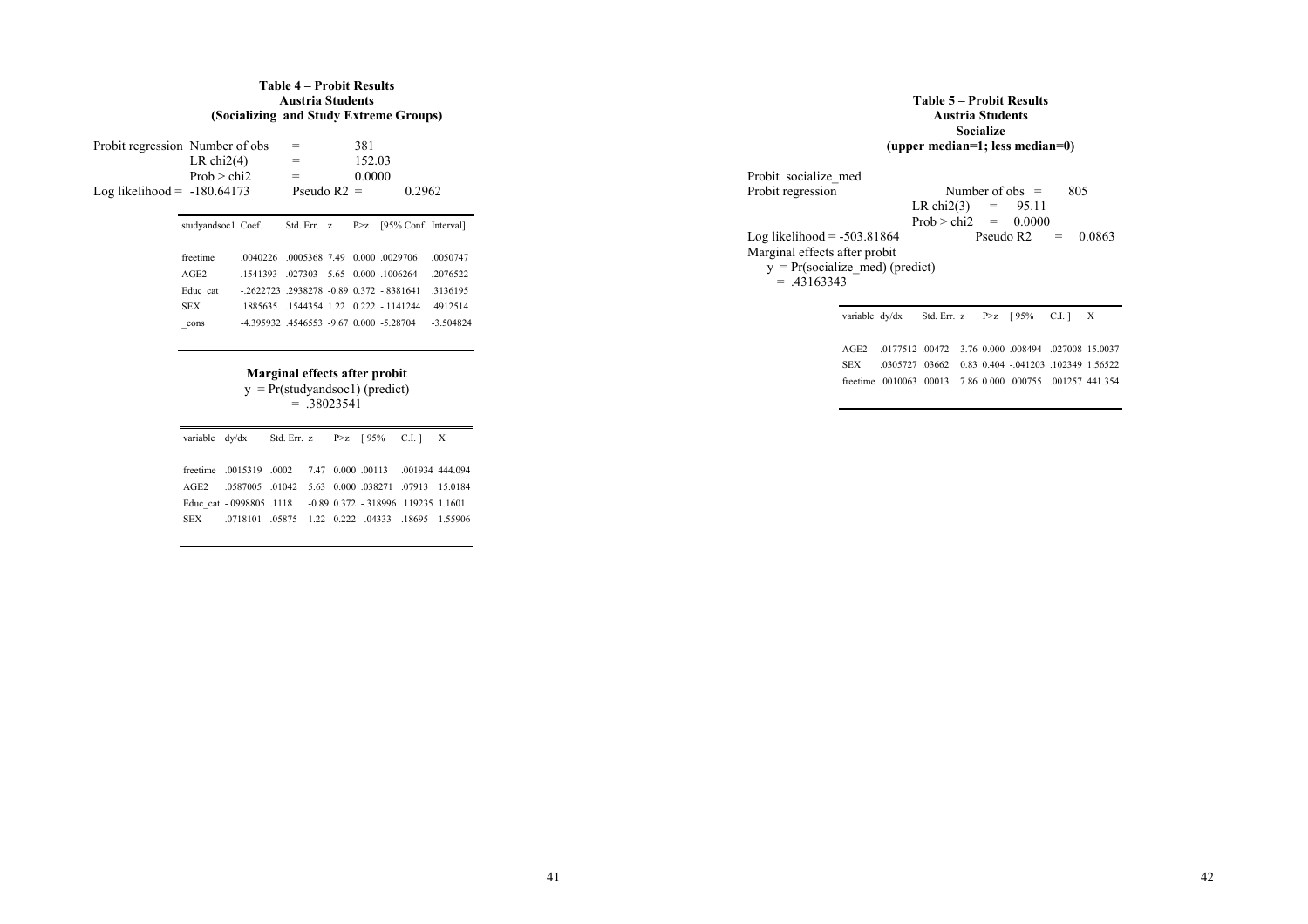### **Table 6 – Probit Results Austria Students Study (upper median=1; less median=0)**

| Probit regression<br>Log likelihood $= -520.26869$ | 805<br>Number of obs $=$<br>LR $chi2(5)$<br>72.68<br>$=$<br>$Prob > chi2 =$<br>0.0000<br>Pseudo R <sub>2</sub><br>0.0653 |                       |  |       |                      |                                                                                                                                                                                                                     |                                                                          |
|----------------------------------------------------|--------------------------------------------------------------------------------------------------------------------------|-----------------------|--|-------|----------------------|---------------------------------------------------------------------------------------------------------------------------------------------------------------------------------------------------------------------|--------------------------------------------------------------------------|
|                                                    | Coef.                                                                                                                    | Std. Err. z           |  | P > z | [95% Conf. Interval] |                                                                                                                                                                                                                     |                                                                          |
|                                                    | AGE2<br><b>SEX</b><br>day weekend -.0999068 .1175663 -0.85 0.395 -.3303325<br>socializing<br>Educ cat<br>cons            | 0989588<br>$-1.51615$ |  |       |                      | .0162149 6.10 0.000 .0671782<br>.1363552 .0918513 1.48 0.138 -0436701<br>$-.0017306$ $.0005234$ $-.3.31$ $0.001$ $-.0027565$<br>$-0.0356647$ $.1741648$ $-0.20$ $0.838$ $-3770214$<br>.240258 -6.31 0.000 -1.987047 | .1307393<br>.3163804<br>1305189<br>$-0007047$<br>.3056921<br>$-1.045253$ |

|                                                                                                                               | Marginal effects after probit<br>$y = Pr(study \text{ med})$ (predict)<br>$= 46943701$ |  |                                    |   |  |  |  |  |  |  |
|-------------------------------------------------------------------------------------------------------------------------------|----------------------------------------------------------------------------------------|--|------------------------------------|---|--|--|--|--|--|--|
| variable dy/dx Std. Err. z                                                                                                    |                                                                                        |  | $P > z$ [95% C.I.]                 | X |  |  |  |  |  |  |
| AGE2 .0393629 .00645                                                                                                          | 6.10                                                                                   |  | 0.000 026722 052003 15.0037        |   |  |  |  |  |  |  |
| SEX 0542381 03654                                                                                                             |                                                                                        |  | 1.48 0.138 - 017369 125846 1.56522 |   |  |  |  |  |  |  |
| $\mathbf{1}$ , $\mathbf{1}$ and any $\mathbf{1}$ and an $\mathbf{1}$ and $\mathbf{1}$ and an $\mathbf{1}$ and an $\mathbf{1}$ |                                                                                        |  |                                    |   |  |  |  |  |  |  |

| SEX 0542381 03654                                               |  | 1.48 0.138 - 017369 125846 1.56522         |  |
|-----------------------------------------------------------------|--|--------------------------------------------|--|
| day we~d* -.0396173 .04644 -0.85 0.394 -.130631 .051397 .206211 |  |                                            |  |
| social~g -.0006884 .00021                                       |  | $-3.31$ $0.001$ $-001096$ $-00028$ 113.907 |  |
| Educ cat -.0141864 .06928                                       |  | -0.20 0.838 -.149966 .121594 1.14907       |  |

(\*) dy/dxis for discrete change ofdummyvariablefrom 0 to 1

### **Table 7 - Total Study Time excluding regular classesa) by Country Students 15 and 16 years old , 2003 (Weekly time b): mean and std; time female/time male; % of female students in total)**

| Country       |           |       | Mean | <b>StD</b> | Country     |           |      | Mean        | StD   |
|---------------|-----------|-------|------|------------|-------------|-----------|------|-------------|-------|
| Australia     | % Fem     | 49,4  |      |            | Latvia      | % Fem     | 51,2 |             |       |
|               | TFem/Tmal | 1,2   |      |            |             | TFem/Tmal | 1,3  |             |       |
|               | N         | 8114  | 8,33 | 7,67       |             | N         | 3126 | 15,99       | 10.53 |
| Austria       | % Fem     | 50.0  |      |            | Luxembourg  | % Fem     | 43.6 |             |       |
|               | TFem/Tmal | 1,1   |      |            |             | TFem/Tmal | 1,3  |             |       |
|               | N         | 3476  | 7.08 | 6,04       |             | N         | 1878 | 8.70        | 6,81  |
| Belgium       | % Fem     | 45,9  |      |            | Mexico      | % Fem     | 52,0 |             |       |
|               | TFem/Tmal | 1,3   |      |            |             | TFem/Tmal | 1,0  |             |       |
|               | N         | 6436  | 7.28 | 6.06       |             | N         | 610  | 19,92 14,01 |       |
| <b>Brazil</b> | % Fem     | 50.8  |      |            | New Zealand | % Fem     | 48.2 |             |       |
|               | TFem/Tmal | 1,1   |      |            |             | TFem/Tmal | 1,1  |             |       |
|               | N         | 1472  | 9.76 | 8.76       |             | N         | 2701 | 7.29        | 7,62  |
| Canada        | % Fem     | 48.8  |      |            | Norway      | % Fem     | 47.8 |             |       |
|               | TFem/Tmal | 1,3   |      |            |             | TFem/Tmal | 1,3  |             |       |
|               | N         | 17403 | 8.01 | 8,52       |             | N         | 2532 | 5,71        | 5,50  |
| Czech R.      | % Fem     | 46.9  |      |            | Portugal    | % Fem     | 48.9 |             |       |
|               | TFem/Tmal | 1,4   |      |            |             | TFem/Tmal | 1,3  |             |       |
|               | N         | 4486  | 6.03 | 5.91       |             | N         | 2746 | 7.73        | 6.64  |
| Denmark       | % Fem     | 50.3  |      |            | Russian F.  | % Fem     | 51,7 |             |       |
|               | TFem/Tmal | 1,1   |      |            |             | TFem/Tmal | 1,2  |             |       |
|               | N         | 2811  | 6.47 | 4.79       |             | N         | 2377 | 20,02       | 10.65 |
| Finland       | % Fem     | 50.8  |      |            | Slovakia    | % Fem     | 48.3 |             |       |
|               | TFem/Tmal | 1,3   |      |            |             | TFem/Tmal | 1,4  |             |       |
|               | N         | 5205  | 6,87 | 5,82       |             | N         | 5195 | 10,45       | 7,61  |

Source: PISA microdata, OECD (2003). See Appendix 3 for details.

**a)** Total Study Time excluding regular classes = Homework or other study set by teachers + remedial classes at school + enrichment classes at school + work with a tutor + attending out-of-school classes + other study. (according Question29 from PISA-Student Questionnaire, 2003). Unit: hours per week.

**b)** Weekly time includes time at the weekends too (OECD, 2003).

Note: data from Liechtenstein, Yugoslavia (former) and Macao not presented but included in total calculations.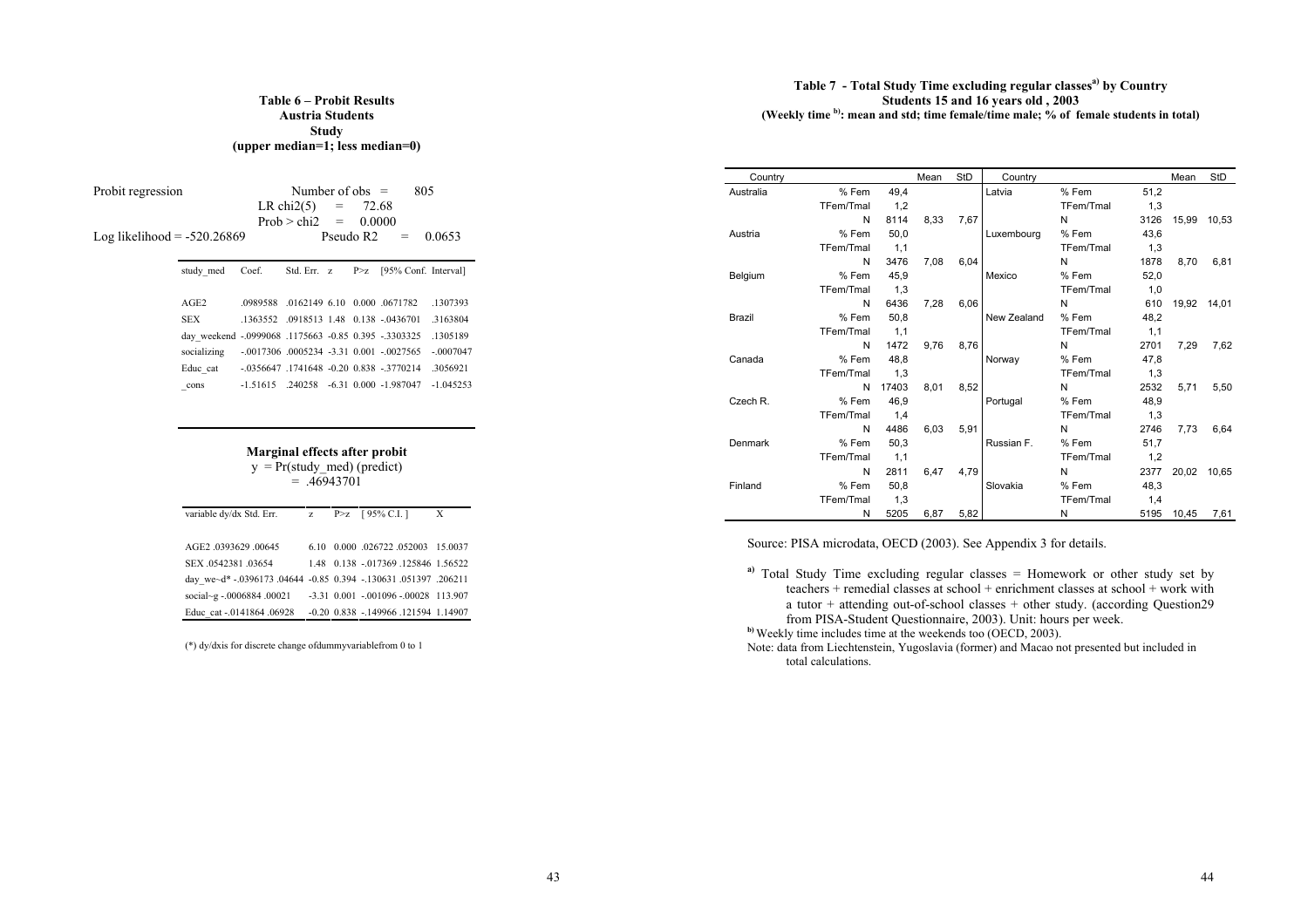### Table 7 (cont) - Total Study Time excluding regular classes<sup>a)</sup> by Country **Students 15 and 16 years old , 2003 (Weekly time b): mean and std; time female/time male; % of female students in total)**

| Country   |           |      | Mean  | StD   | Country     |           |        | Mean  | StD   |
|-----------|-----------|------|-------|-------|-------------|-----------|--------|-------|-------|
| France    | % Fem     | 48,9 |       |       | Spain       | % Fem     | 49,7   |       |       |
|           | TFem/Tmal | 1,3  |       |       |             | TFem/Tmal | 1,4    |       |       |
|           | N         | 2608 | 8.07  | 5,54  |             | N         | 6927   | 10.99 | 7,70  |
| Germany   | % Fem     | 49.2 |       |       | Sweden      | % Fem     | 48.0   |       |       |
|           | TFem/Tmal | 1,3  |       |       |             | TFem/Tmal | 1,4    |       |       |
|           | N         | 2829 | 8.40  | 6,35  |             | N         | 3053   | 4.94  | 4,61  |
| Greece    | % Fem     | 49,8 |       |       | Switzerland | % Fem     | 44,2   |       |       |
|           | TFem/Tmal | 1,2  |       |       |             | TFem/Tmal | 1,2    |       |       |
|           | N         | 2149 | 19.05 | 11,77 |             | N         | 4860   | 5.85  | 4,84  |
| Hong Kong | % Fem     | 53,5 |       |       | Thailand    | % Fem     | 56,3   |       |       |
|           | TFem/Tmal | 1,3  |       |       |             | TFem/Tmal | 1,3    |       |       |
|           | N         | 2024 | 11,18 | 8,86  |             | N         | 5229   | 10.87 | 8,19  |
| Hungary   | % Fem     | 43.7 |       |       | Turkey      | % Fem     | 35.4   |       |       |
|           | TFem/Tmal | 1,3  |       |       |             | TFem/Tmal | 1,1    |       |       |
|           | N         | 2819 | 13.58 | 8,59  |             | N         | 883    | 17.26 | 11.70 |
| Iceland   | % Fem     | 48,2 |       |       | UK          | % Fem     | 49,2   |       |       |
|           | TFem/Tmal | 1,2  |       |       |             | TFem/Tmal | 1,3    |       |       |
|           | N         | 2853 | 6.86  | 5,72  |             | N         | 6406   | 8.73  | 7,03  |
| Ireland   | % Fem     | 47,4 |       |       | US          | % Fem     | 49,1   |       |       |
|           | TFem/Tmal | 1,2  |       |       |             | TFem/Tmal | 1,2    |       |       |
|           | N         | 1921 | 10.40 | 8,06  |             | N         | 3458   | 9.74  | 9,79  |
| Italy     | % Fem     | 49,8 |       |       | Uruguay     | % Fem     | 42,3   |       |       |
|           | TFem/Tmal | 1,4  |       |       |             | TFem/Tmal | 1,4    |       |       |
|           | N         | 8510 | 12.80 | 8,59  |             | N         | 2116   | 10.44 | 8,30  |
| Japan     | % Fem     | 48,4 |       |       | Total       | % Fem     | 48.5   |       |       |
|           | TFem/Tmal | 1,2  |       |       |             | TFem/Tmal | 1,3    |       |       |
|           | N         | 3497 | 7.93  | 8,96  |             | N         | 139071 | 9.51  | 8.60  |
| Korea     | % Fem     | 39,5 |       |       |             |           |        |       |       |
|           | TFem/Tmal | 1,0  |       |       |             |           |        |       |       |
|           | N         | 3243 | 17,70 | 13,51 |             |           |        |       |       |

Source: PISA microdata, OECD (2003). See Appendix 3 for details.

**a)** Total Study Time (excluding regular classes) = Homework or other study set by teachers + remedial classes at school + enrichment classes at school + work with a tutor + attending out-of-school classes + other study. (according Question29 from PISA-Student Questionnaire, 2003). Unit: hours per week.

**b)** Weekly time includes time at the weekends too (OECD, 2003).

Note: data from Liechtenstein, Yugoslavia (former) and Macao not presented but included in total calculations.

### **Figure 12 – Total Study Weekly Time (excluding regular classes) and Attitudes related with School ("My School is a place where…")**

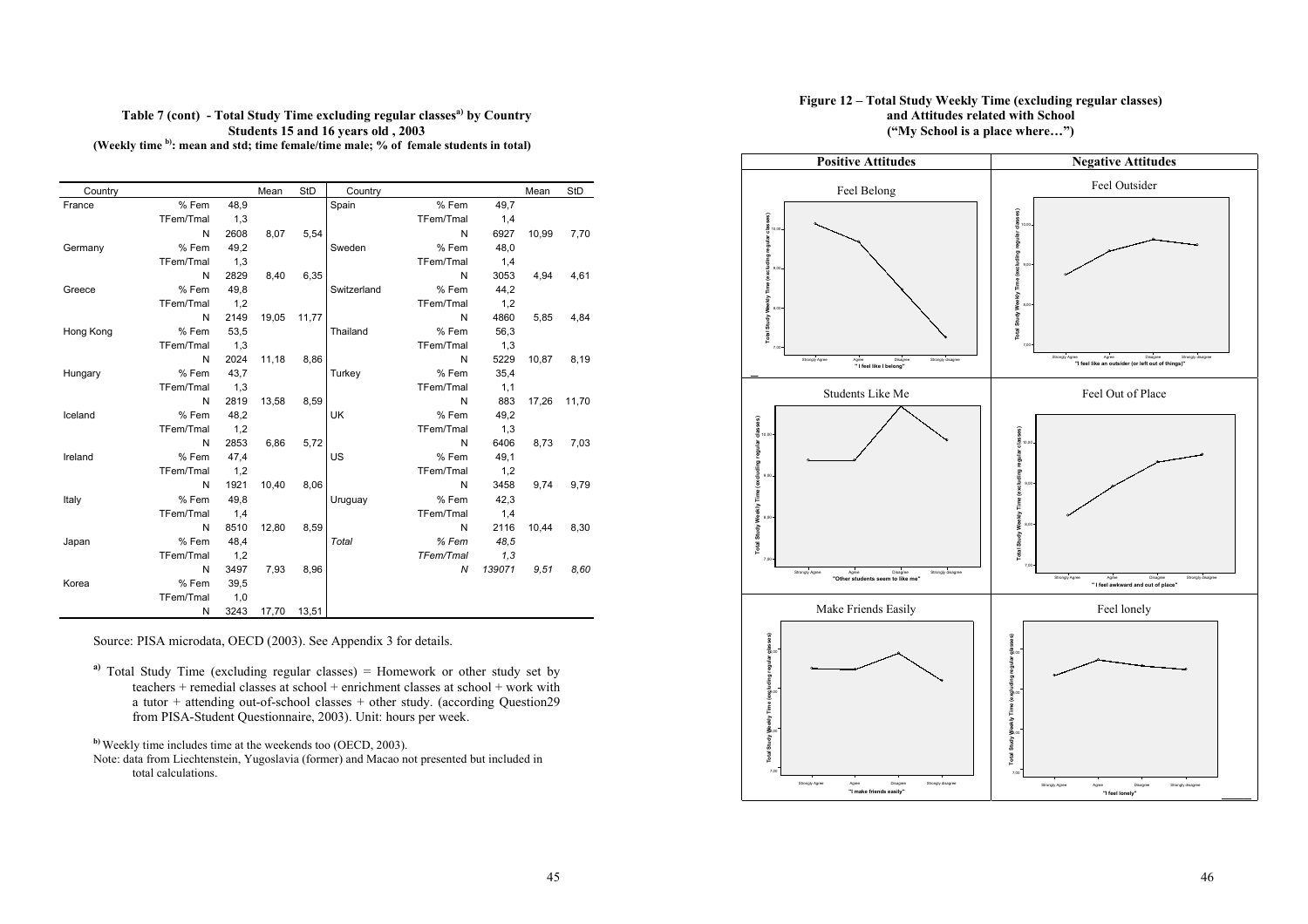#### **Appendix 1 Table 1-A1 – Student Concepts, by country**

| <b>COUNTRY</b>                        | Student Concepts and Definitions                                                                                                                                                                                                                                                                                                 | Number of  |
|---------------------------------------|----------------------------------------------------------------------------------------------------------------------------------------------------------------------------------------------------------------------------------------------------------------------------------------------------------------------------------|------------|
| Survey year                           |                                                                                                                                                                                                                                                                                                                                  | diary days |
| Age of<br>Respondents                 |                                                                                                                                                                                                                                                                                                                                  |            |
| Belgium<br>1998/2000<br>12-95         | 1) Reading books is included in Other reading.<br>2) Socializing with family is distributed along other aspects of social<br>life.<br>3) Students are defined by 'main activity status'                                                                                                                                          | 2698       |
| Estonia<br>1999/2000<br>$10-$         |                                                                                                                                                                                                                                                                                                                                  | 2096       |
| Finland<br>1999/2000                  | Students are defined by 'recent studies'.<br>Students are defined by 'recent studies'.                                                                                                                                                                                                                                           | 2976       |
| $10-$<br>France<br>1998/1999<br>$15-$ | 1) Walking the dog is included in Caring for pets.<br>2) Socializing with family is distributed along the other posts of social<br>life.                                                                                                                                                                                         | 1750       |
|                                       | 3) Travel for shopping cannot be differentiated from Travel for<br>leisure.<br>4) Students are defined by 'main activity status'                                                                                                                                                                                                 |            |
| Germany<br>2001/2000                  |                                                                                                                                                                                                                                                                                                                                  | 9209       |
| na<br>Hungary<br>1999/2000<br>15-84   |                                                                                                                                                                                                                                                                                                                                  | 4476       |
| Norway<br>2000/2001<br>$9 - 79$       | Students are defined by 'main activity status'.<br>1) Study total does not include Free time study and is therefore not<br>available for comparison. Free time study was coded by the respective<br>activity.                                                                                                                    | 406        |
|                                       | 2) In Norway, socializing could be reported as the main activity if two<br>simultaneous activities were reported.<br>3) Student is defined as spending at least 10 hours per week on                                                                                                                                             |            |
| Slovenia<br>2000/2001                 | education and less than 10 hours per week on employment.                                                                                                                                                                                                                                                                         | 2380       |
| $10-$<br>UK<br>2000/2001<br>8-        | Students are defined by 'recent studies'.<br>1) Students are 10-16 years old, who are all in full-time education,<br>and also includes those over 16 who are classified as full-time<br>students.<br>2) This table is based on the qualification for which students are<br>studying. Those under 16 are taken to be in ISCED 1-2 | 3768       |
|                                       | 3) ISCED levels are not usually used in the UK. The vast range of UK<br>qualifications have been matched to these levels as closely as possible<br>4) The 'Travel Total' also includes 'Travel escorting to/from education'<br>and travel where the purpose was not specified, which are not shown<br>separately here.           |            |
| Sweden<br>2000/2001<br>20-84          | Data not available because of the age limits of survey population 20-<br>84, and the levels of education used.                                                                                                                                                                                                                   |            |

Source: Eurostat, Time Use Pocket Book,. Quoted from each country table footnotes.

### **Appendix 2**

#### **Full time students and school day sub-sample**

The total data from MTUS was *a priori* filtered in order to ensure that only the students with no or little experience of employment would be considered. To this end, and after observing the data relative to each country, the age interval between 15 and 25 years was selected.<sup>26</sup>

 A second selection criterion, in addition to age, was time spent in class at school. Only those individuals in the sample who recorded a daily classroom time of at least 40 minutes in their diary were selected. The aim of this was to exclude from the analysis days on which the student had no classes either due to school holidays, or because of an official or national holiday or weekend.

 A third aspect required consideration in the data filtering. The information available on the individuals declaring that they are students is incomplete in respect of the educational level at which they currently study. Only the level of education that they have completed is known. Consequently, the educational level inputted is the immediate level that which the student declared to have attained (i.e. who is student and completed the secondary is assumed to be at the tertiary). This information was then crossed with the normal age interval for each educational level, in order to eliminate anomalous cases (e.g. 15 years old person attending the 3rd level of education).

Lastly, all those who declared that they spent time engaged in a paid activity (work time) were also excluded from the sub-sample, independent of the duration of this activity.<sup>27</sup>

Following this quadruple filtering of the data, the samples thereby obtained were considered representative of full-time students and their school day. Despite the fact that the category defined as 'lectures' may also include occupational training received on a short course – training – this category is ignored.

<sup>&</sup>lt;sup>26</sup> For certain countries, as shown in *Table 1-A1*, information is collected for those aged older than 10 years. The youngest group of students is researched in a separate group.

<sup>&</sup>lt;sup>27</sup> In a future research, I will analyze this group of students who divide their time between studying and working, the former being the main activity.